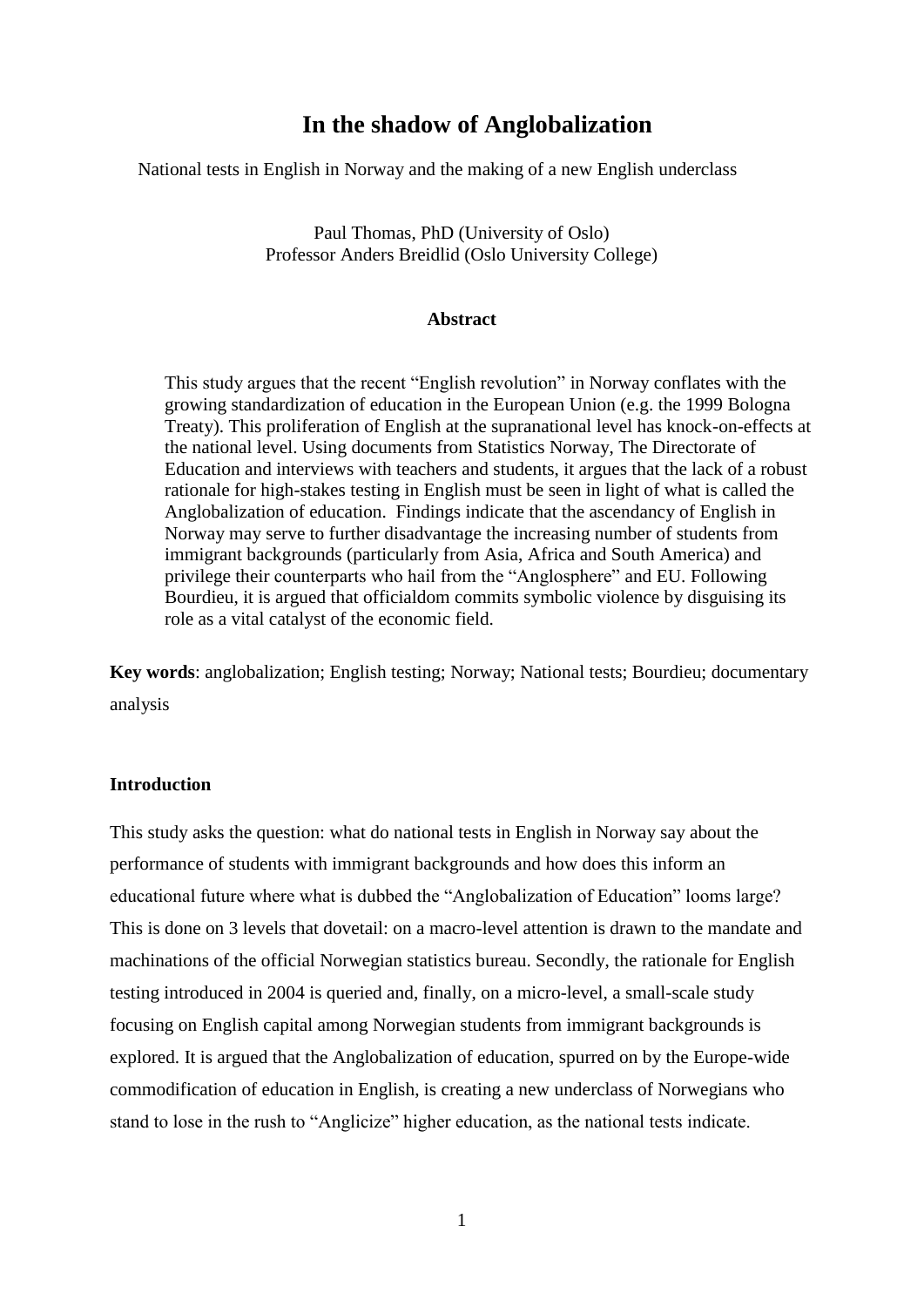We argue that insufficient attention has been paid to the impact of the proliferation of English on minority educational attainment and what this portends for their future. Given the relatively modest numbers of immigrants in Norway in the past, and the concomitant power asymmetry, this is perhaps understandable. However, the current reconfiguration of the majority-minority taxonomy in several schools in Oslo, for instance, warrants closer study. For example figures for 2013 from the Municipality of Oslo indicate that 54 of Oslo's 125 primary and lower secondary schools (compulsory 10-year schooling) now have a majority of students from minority/immigrant backgrounds (mainly from developing countries in the Global South). 16 of these have over 80 per cent students from minority/immigrant backgrounds. It is this lacuna in the literature this study seeks to fill.

The local practical significance of this research, it is argued, is twofold: firstly, it calls for the jettisoning of high-stakes English national testing with the concomitant freed up resources better spent on shoring up the persistently deficient Norwegian competence among students from immigrant backgrounds. Secondly, to sensitize curriculum designers to the need for a more localized English syllabus – one which takes cognizance of the rise of a new demography that no longer resonates with a narrative rooted in a predominantly Anglo-Saxon heritage. As stakeholders embedded in and benefitting from the proliferation of English in Norway, there rests a particular burden of responsibility in considering English's "differential impact across racial and ethnic groups", and "contest policies and practices that perpetuate social inequities" (Wiley and Lukes 1996, 530). Studies in Norway have demonstrated that there exists an achievement gap between Norwegians and language minorities who experience considerable difficulties in the system (Øzerk 2014). In 2004, the total number of upper secondary students with an immigrant background in Norway was 13,800 (8 per cent nationally). Last year (2013), this student cohort stood at 22,300 comprising a 52 per cent increase over the course of just 4 years (2009-2013). On a national basis, Statistics Norway predicts, based on the figures for 2010, that 22-28 per cent of the population of Norway will be from immigrant backgrounds in 2060 (Statistics Norway 2010). The majority of the 14.9 per cent of immigrants have roots in Africa and Asia (8.5 per cent).

## **The rise of an English global consciousness**

Quoting from a textbook about the status of English in Norway in 1844, Ockenden and Sirevaag (1949: 156) wrote: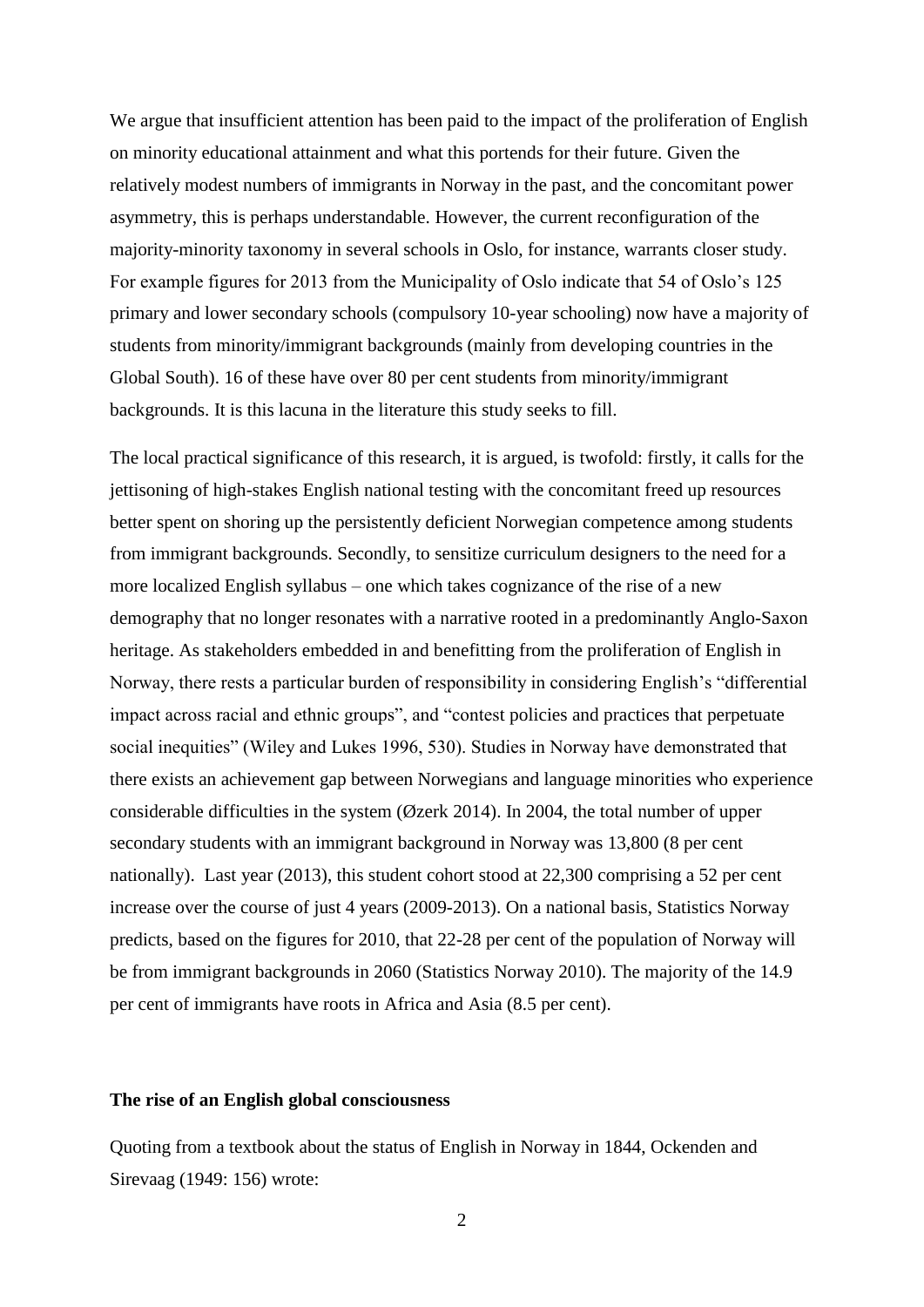Only the merchant, the sailor and the mechanic study this language, on account of its practical utility... English is, as it were, banished from all the learned, that is, all public schools... However, there is some reason to hope that a change for the better may be expected.

The anonymous author would have been astounded by the advances English has made in Norway over the last 170 years. Owing to the efforts of, among others, the Norwegian school reformer, Hartvig Nissen, English was introduced into secondary schools in 1869 and became a compulsory subject in secondary schools in 1896 (Ockenden and Sirevaag 1949, 156). While the subject was taught in the last two years of primary (ages 12 to 16) when Ockenden and Sirevaag (1949) wrote, today pupils are instructed in English as a core subject from the first year.

What is called the "Anglobalization of education" in this paper obviously did not arise in a vacuum but in a symbiotic relationship with the emergence of a global English consciousness. For instance, one of Norway's most influential national newspapers, *Aftenposten*, recently ran an article with the title, *The Triumph of English: English proliferates in European universities, but is it just a good thing?* (Doumayrou, 2014; all translation ours). The newspaper reports that the EU's Bologna Declaration, intended to streamline educational standards in Europe, had the unintended consequence of pitting European languages against each other. According to Luc Soete, the Rector of Maastricht University, "National languages were perceived as a hindrance for student mobility akin to customs barriers, so the creation of an open market in English is another way for them to sell their educational products". Furthermore, according to the newspaper:

Anglicization makes it easier to fulfill the expectations of international research networks, and it emphasizes the feeling of belonging to a global, mobile knowledge elite. Since knowledge of the classics has declined, the mastery of English, even an imperfect "globish", has become a fundamental criterion in distinguishing oneself culturally.

# **Broader context**

This study contributes to the prodigious pedigree of research conducted in the field of language policy in education and related fields such as linguistic diversity and multilingual studies (Mahboob 2009; Tollefson 1991; Phillipson 1998; Watson 2007; Neville 2012; Holmarsdottir 2005; Brock-Utne 2009). In particular, the machinations of the centrifugal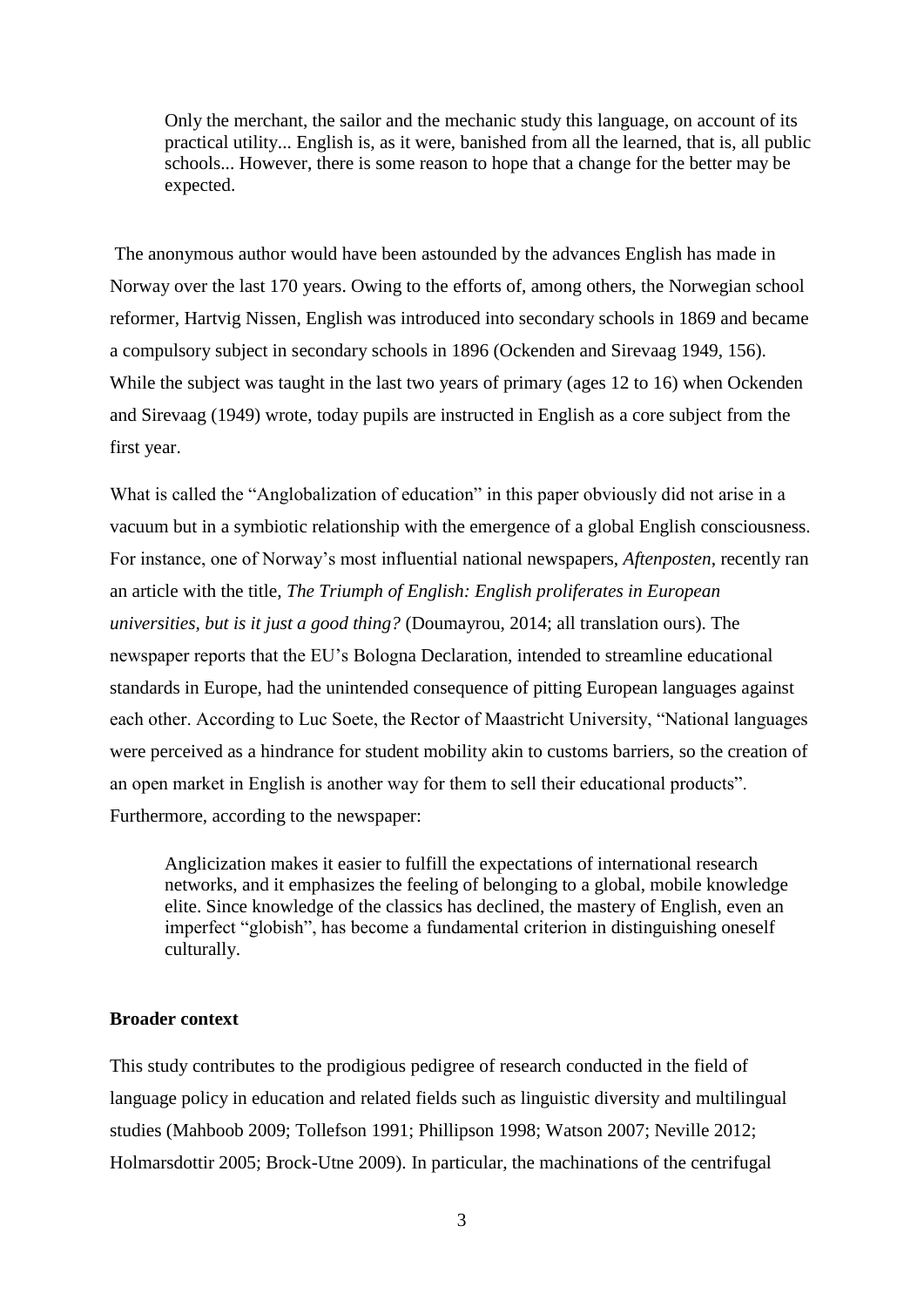forces of globalization, with English in the driving seat, and its implications for the viability and functionality of national and local languages are salient. Brock-Utne (2009; 2010) and Holmarsdottir (2005), among others, have shed light on the discursive and, ultimately, pernicious use of English in education in several African contexts so much so that Prah (2012) considers the asymmetric conditions created by the colonial languages, a chief component undermining the edifice of development in Sub-Saharan Africa. Breidlid's (2003) fieldwork in Western and Eastern Cape of South Africa highlights the castigation of mother-tongue instruction in favor of the perceived superiority of English (what he calls "folk wisdom") and Mahboob (2009) considers the localization of English in Pakistan and Saudi Arabia.

The ethos underpinning this study is commensurate with the concerns guiding the Journal of Multicultural Discourses. In particular, the focus on the differential impact of English in Norway buoyed by the discourse of Anglobalization. Shi-xu (2015) highlights two areas that preoccupy Cultural Discourse Studies: on the one hand, what is referred to as "globalism in society" takes cognizance of the diminishing power of developing nations in the face of an expanding American/Western propelled globalization. Secondly, the need to deconstruct the taken-for-granted hegemony held by "universalizing western norms and knowledge...rendering non-Western scholars and students intellectually dependent and deprived of cultural identity and voice" (Shi-xu 2015, 2). Shi-xu's (2015) concern, we believe, is addressed in this study by putting the spotlight on the manner in which the rise of English perpetuates educational inequality by disadvantaging students with immigrant backgrounds (Asia, Africa and South America).

The growing proliferation of English in academia in the Scandinavian context has exercised several academics. Schwach (2009) reports that 19 per cent of Masters Programs in Norway are offered in English and comprise 27 per cent of the student cohort (85 per cent are Norwegian citizens). Ljosland's (2011) study concerns itself with one university department in Norway (Master of Science program in Industrial Ecology, offered by the Norwegian University of Technology and Science in Trondheim, Norway) which employs English as the medium of instruction and concludes using Bourdieu's (1977b) theory of linguistic capital:

Within the case department investigated in the present paper, academic English, including expert terminology of the field, is the hegemonic language, which holds this function. This is shown, for instance, in the interviews where staff from the case department express that it felt "natural" to make English the language of instruction (Ljosland 2011, 996).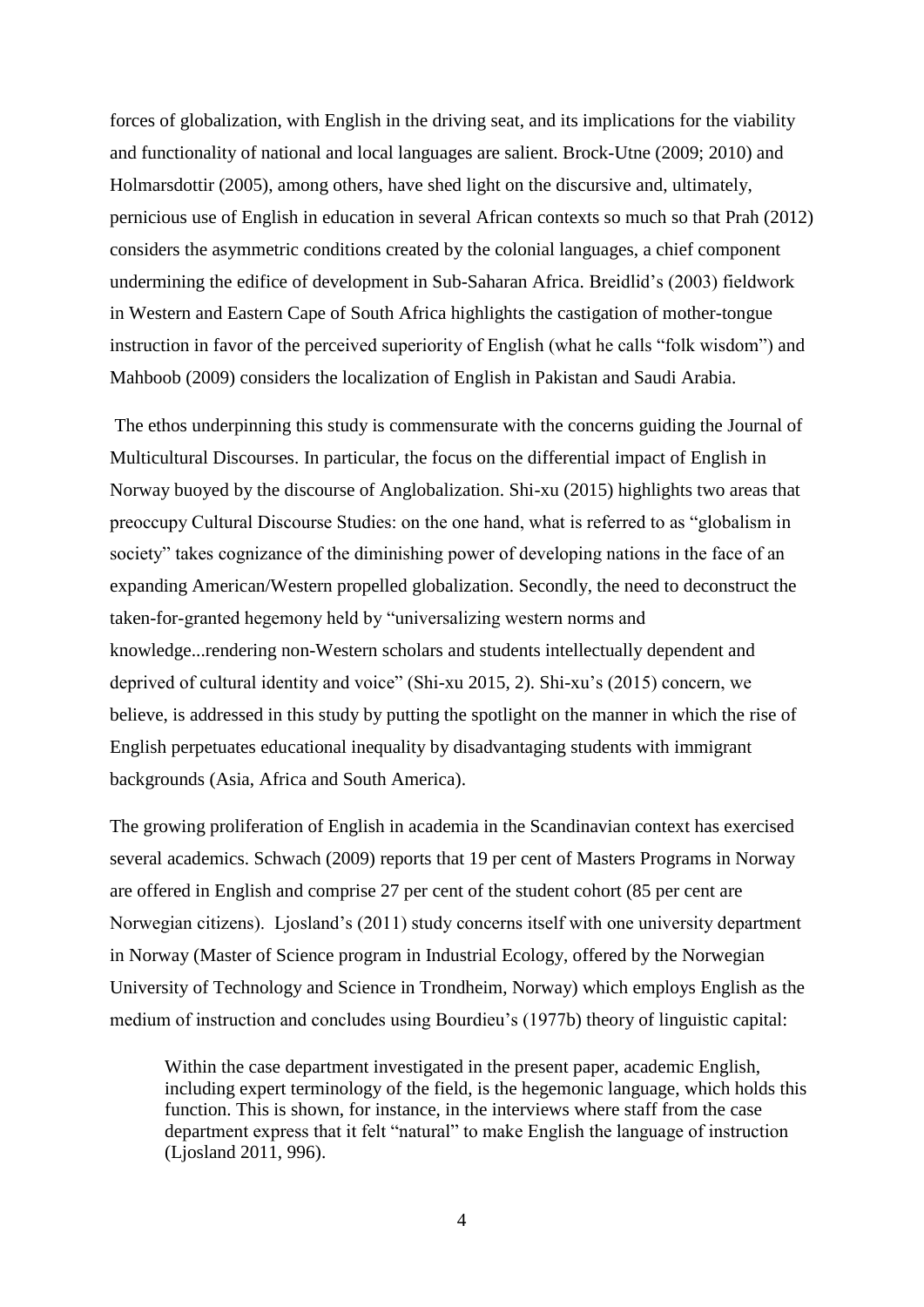In Sweden, Berg et al. (2001: 315) stop short of characterizing the linguistic landscape as diglossic, but nevertheless conclude that the "prestige and visibility of English...and entrenched use of English in Sweden's elite domains...might be important in shaping the climate for language shift and hence in influencing language patterns of the coming decades".

#### **Research design and methodological issues**

A qualitative, interpretive lens using documentary analysis and interviews was employed. Given that education is a highly centralized affair in Norway, official documents, regularly secreted into the public domain, provide researchers with ample material for analysis. As Cohen et al. (2007: 202-203) argue, official documents pose questions of reliability and validity: "What does the document both include and exclude? ...How close to, or detached from, the participants was/is the researcher? ...What alternative interpretations of the document are possible and tenable? How is the chosen interpretation justified?" Most important of all, we interrogate the prima facie "innocuous" act of selecting English national results in Norway for international publication asking: for whom and for what purpose are these results disseminated and what critical inferences can be made from the factual assertions (Platt 1981)?

#### *Documentary analysis*

The use of documentary analysis in education is well established. The corpus of research literature abounds with studies which explore the assumptions and ideology underpinning official documents (Maxwell and Granlund 2011; Davis 2012; Halabia et al. 2012 and Fimyar 2008, to name a few). The national test score results in English as a subject in Norwegian schools were sourced by searching pertinent government agency websites. At issue were not only the numbers crunched and percentages obtaining for immigrants, but the kind of pronouncements and interpretations imbricated. Selection criteria included, but were not limited, to the following: What is the official discourse guiding the discussion of national test scores in English? What does the explicit or implicit discourse reveal about the manner in which the government broaches the status of English in education?

The critique that documentary analysis is a secondary source is ameliorated by the contention that research that involves directly affected stakeholders ought to be considered a primary source (Finnegan 1996). The authors have experience teaching English at the secondary and university levels in Norway. It is argued that experience at the "chalkface level" in, among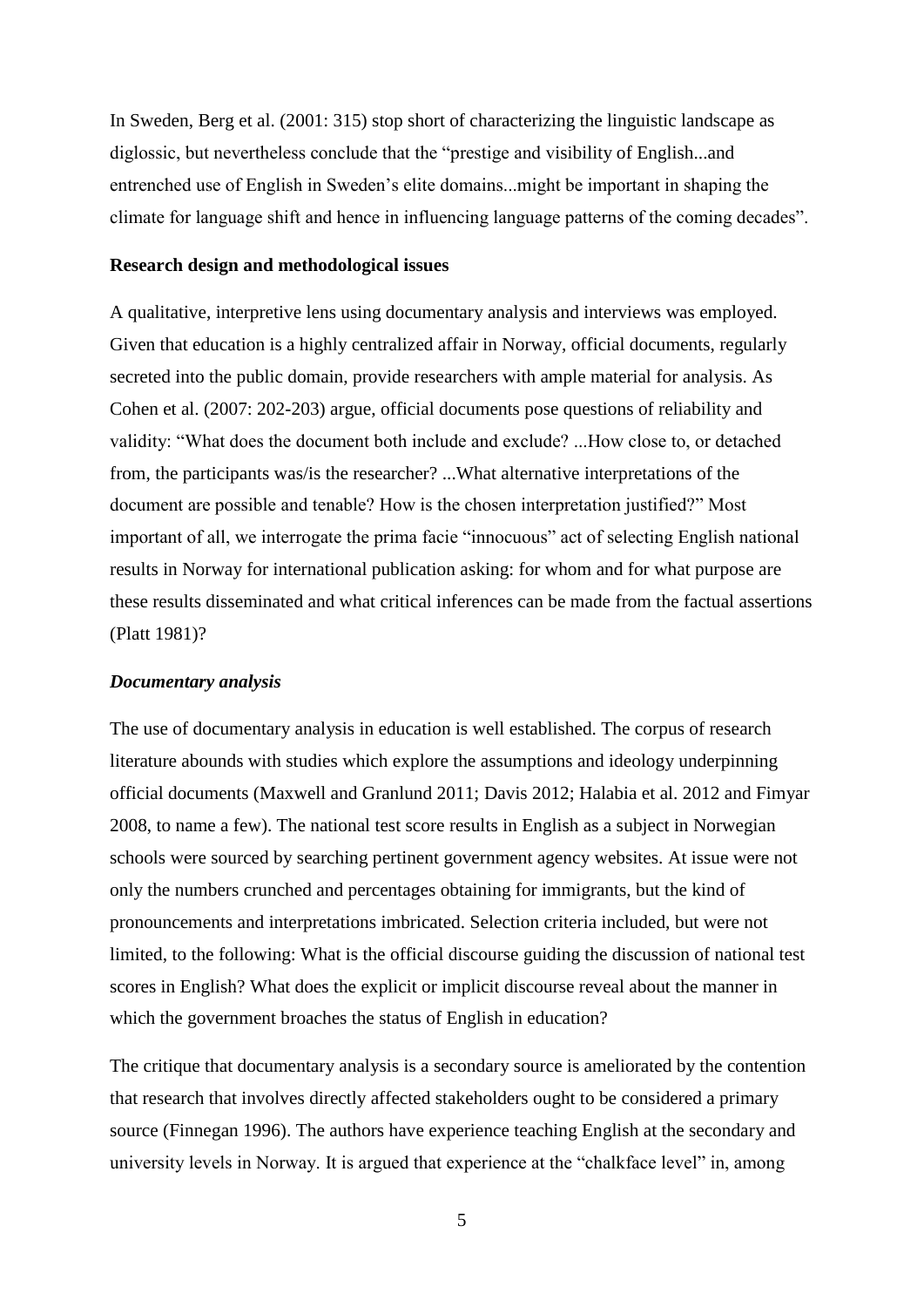others, predominantly "immigrant" upper secondary schools in conjunction with university level courses in Multicultural, Comparative and International Education (undergraduate and postgraduate levels), where a multinational array of students struggle with academic English, furnishes a vantage point

#### *Interviews*

The interviews were designed to explore some of the questions raised above. It is argued that such an approach does justice to the questions under investigation first and foremost because any attempt at understanding documents becomes a hermeneutic exertion. Interviews were conducted with 17 students from 3 English lesson classes on the upper secondary level between August and November 2014. In addition, 7 English teachers were interviewed. Both served as "auxiliary methods" (Kvale and Brinkmann 2009, 117) and had the effect of further fleshing out findings from the documents. Rather than talk of "triangulation", Denzim's (1970) "facilitation" more aptly approximates this methodology. Such an amalgamation, it is argued, better approximates the challenges related to the enterprise of teaching, learning and human interaction (Cohen et al. 2007, 11).

The views of three English teachers were also solicited during the annual workshop for the evaluation of English upper secondary schools grades, hosted by the Department of Education (April 2014). Students were, as mentioned, randomly selected among a cohort of roughly 60 students from three classrooms in the first-year compulsory English subject lessons. Commensurate with standards stipulated by international ethical committees, before participation, the project was carefully explained to each teacher and student. They were also made to understand that the information they volunteered would be anonymized; that they were free to withdraw from the study without providing any reason and that they could request the withdrawal of their data at any time up to the point of publication.

Students are used to questionnaires asking for feedback on ways to improve teaching and raise diverse concerns they may have once or twice a year. They were informed that this study feeds into a much larger picture that explores the challenges faced by students from minority backgrounds and the increasing use of English in higher education worldwide. Among the aims of the research project, the students were told that this was an opportunity for them as learners of English to weigh in on the subject. The interviews were transcribed and explored using QSR Nvivo 8 software where the text was coded descriptively, topically and analytically (Richards 2009, 92-114). Elwood and Martin (2000: 653) draw attention to the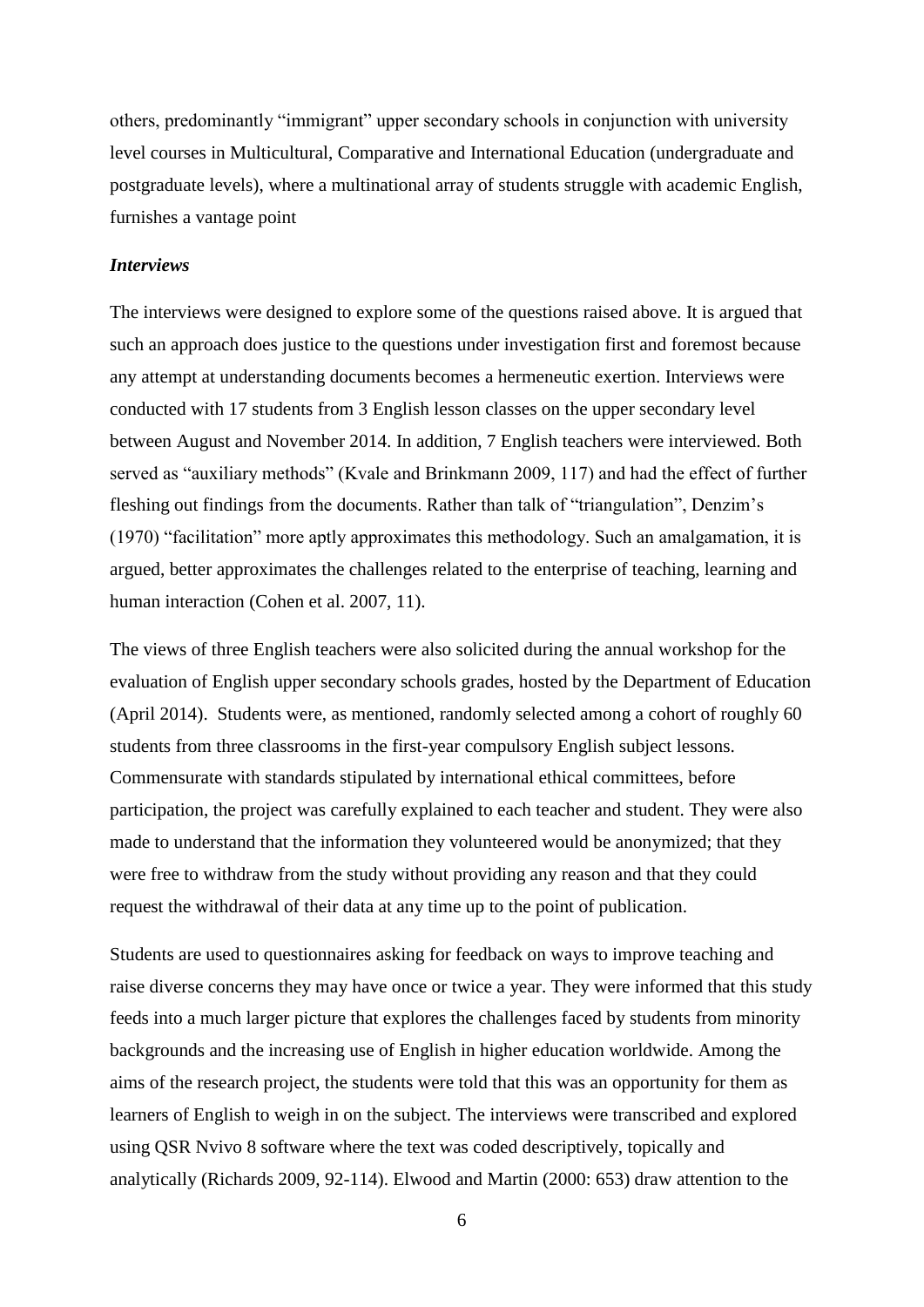"micro-geographies of interview locations". Power asymmetries arise in an interview situation involving teacher and student in a school milieu. In this regard, interview sites were negotiated with Muslim female students, for example.

Prior to 1997, the school where the research was conducted catered mainly for a Norwegian, "white" intake of students but, due to settlement patterns among others, the tables were turned with an overwhelming 98 per cent of the intake comprising students from an ethnic minority background currently. 75 per cent identify as Muslims. This increasingly segregated pattern of schooling, which is an anomaly given Norway's traditionally egalitarian ethos, has led some politicians to suggest "forced busing" of students from minority-concentrated areas to lessconcentrated ones, following the example of Denmark.

## **Theoretical framework**

Unpacking the concept of "Anglosphere" as a first step would facilitate the task of grappling with "Anglobalization". "Anglosphere" (Vucetic 2010) refers to a conglomeration of states, nations and communities whose historical and cultural experience is grounded in Britain and its empire. Hannan (2013), in his book with the telling title *Inventing Freedom: How the English Speaking Peoples Made the Modern World* (2013: 8-9), pulls no punches when he writes:

The triumph of the West was in practical terms, a series of military successes by the English-speaking peoples. It is, of course undiplomatic to say so, which is why writers and politicians are so much more comfortable using the term, Western than Anglosphere.

The exclusive and pigmentocratic undertones of the Anglosphere are evident in that only 5 countries form the "core": Australia, Canada, New Zealand, the UK and the United States. There is some reticence in extending this neologism to Singapore, Hong Kong and Britain's colonial archipelago (Bermuda, the Falkland Islands). Anglosphere bifurcates from the generic "West" in its Protestant and neoliberal coloration as opposed to the Catholic "Other". Undoubtedly, English is the cornerstone in the edifice of the Anglosphere. Hannan (2013: 26) provocatively interprets Rwanda's decision to displace French with English and join the commonwealth as evidence of "its commitment to liberty", keeping readers in the dark about the political and not least epistemological consequences of the language policy shift. English is the language of Rwanda's elite – especially the RPF leadership of Paul Kagame and other Tutsi returnees from Anglophone countries (Izabela 2012). The former British Prime Minister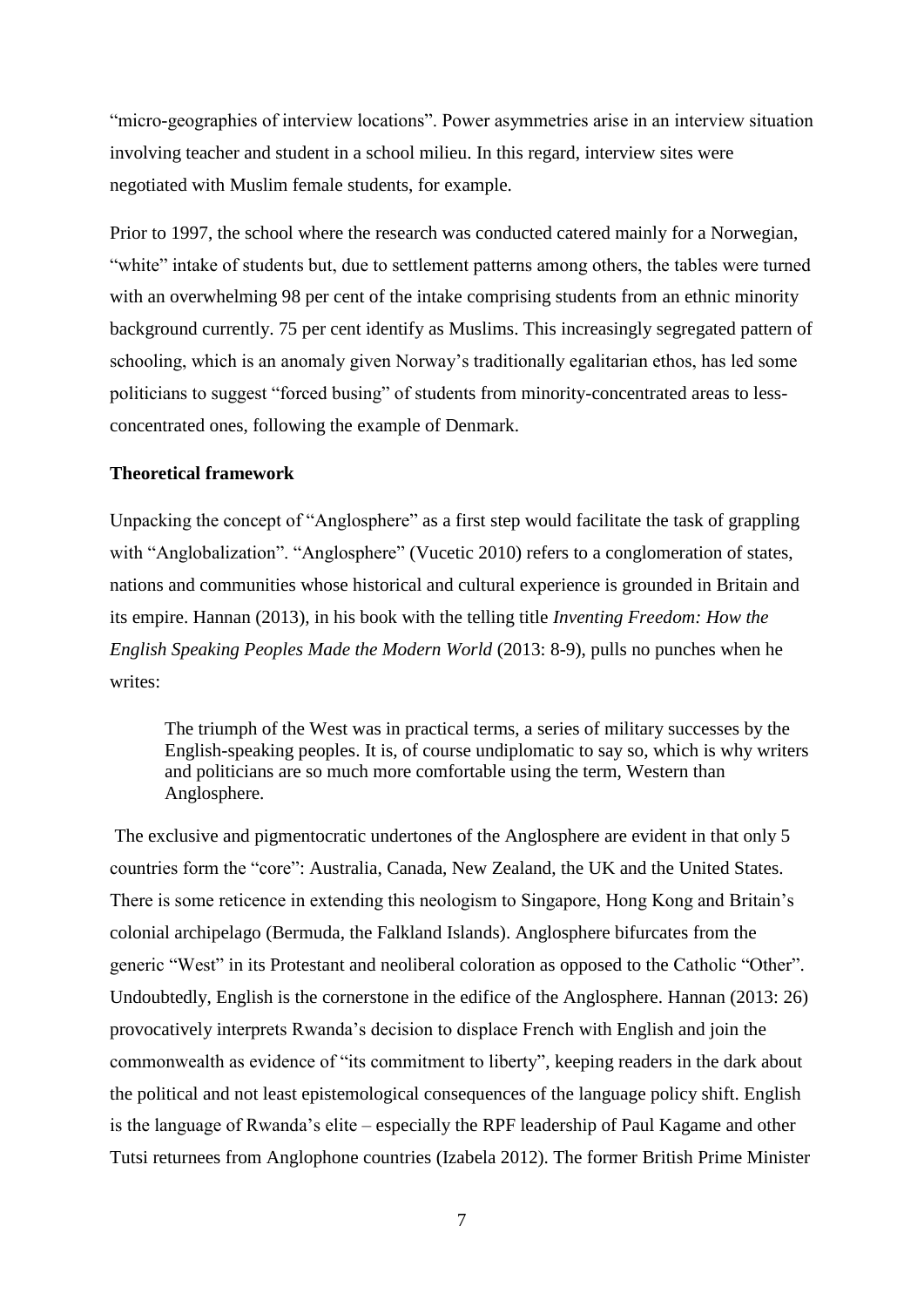Gordon Brown's op-ed in *The Wall Street Journal* demonstrates what he considers the indispensable role of English in defining the "special" Anglo-American relationship.

So, finally, I propose that together Britain and America strive to make the international language that happens to be our own far more freely available across the world. I am today asking the British Council to develop a new initiative with privatesector and NGO partners in America, to offer anyone in any part of the world help to learn English (Brown 2008, The Wall Street Journal).

For Bourdieu, cultural capital inflicts symbolic violence in that it has the power to impose meanings as legitimate while concealing the power relations (epistemological colonization) which underpins this force (pedagogic authority). Furthermore, culture is arbitrary in that its contents are essentially vacuous. In other words, a different power, under different circumstances, would have evolved an entirely different culture and the mechanisms for its propagation and regulation. This is what is meant by the statement, "All pedagogic action is objectively, symbolic violence insofar as it is the imposition of a cultural arbitrary by an arbitrary power" (Bourdieu and Passeron 1977, 5). This arbitrary power gives expression to "the objective interests (material and symbolic) of the dominant groups or classes" (Bourdieu and Passeron 1977, 5). Crucially, and as Bourdieu (1988) notes, the nexus between the cultural and economic field is not ostensible because of the illusion of autonomy attributed to the implicated agents (e.g. Gordon Brown's call for making English freely available). The misrecognition of symbolic violence is achieved through the "delegation of authority" and the "ideology of disinterestedness" (Bourdieu and Passeron 1977, 25). Thus, as is argued in this study, when the task of Anglicizing education is zealously championed by national educational boards (such as that of Norway) without a rigorous rationale underpinning the zeal, we are speaking about a misrecognition of symbolic violence.

Another proponent who extolls the virtue of the "Anglosphere", Andrew Roberts (2007: 394), in stating that the English-speaking peoples are "unromantic and literal-minded, and do not dream of future utopias like French or Russian revolutionaries; instead, they root their hopes in what is tangible and tested", essentializes and confers an "innately determined" quality on the "English-speaking peoples". The preoccupation with the triumphalist march of the "English speaking peoples" and the corollary denigration of all others punctuates the text. With respect to the future of French, he writes, "In a couple of hundred years, the French language might well have to be protected as a linguistic curio, like Manx or Cornish" (Roberts 2007, 389). Germany is described as a "pacifist husk" (2007: 395) after "two lunatic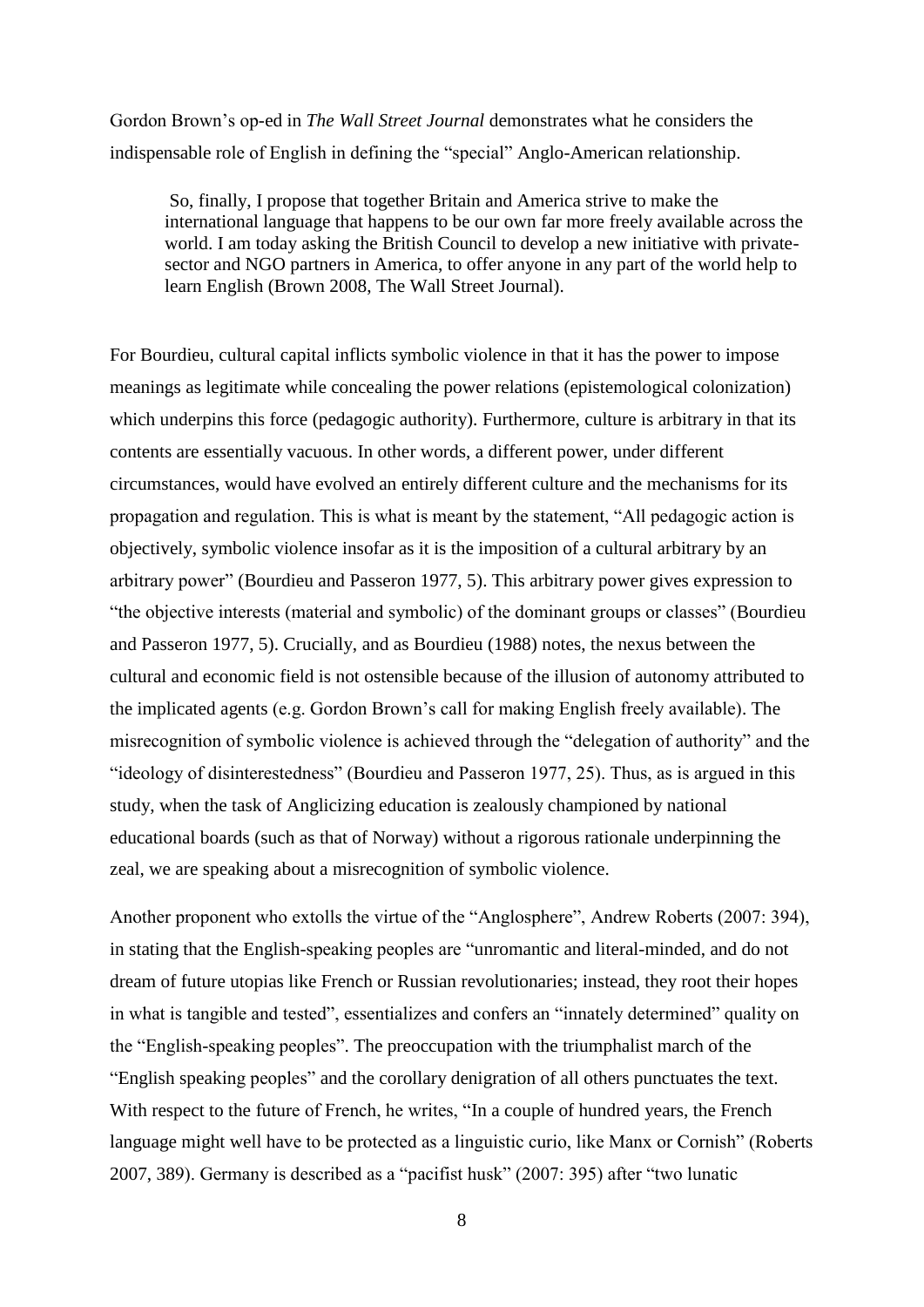attempts" and Al-Qaeda described as "fanatical malcontents from the former Ottoman Empire" (2007: 395). In his estimation, and quoting Churchill, the world is fortunate that the English peoples, who almost alone keep alive the torch of freedom, occupy a hegemonic place. Obviously, like King Herod, always uneasy on the throne, tidings from the East (the rise of China) is a problem:

The English-speaking peoples, by total contrast, today know no rival in might, wealth or prestige. The most likely future challenger on the far horizon is China - not a contender in 1901 - which still has very far to go before she can threaten to supplant them (Roberts 2007, 395).

Like Gordon Brown, Roberts (2007) reiterates the indispensable role of English to the project of "Anglobalization", which he attributes to Niall Ferguson, admittedly a coinage which has yet to gain traction in academia: "Nothing has advanced what Harvard historian Niall Ferguson has dubbed 'Anglobalization' faster than the adoption of English as the second tongue of many countries around the world" (Roberts 2007, 389). The idea of the "Anglosphere" cannot be extricated from the unsavory facts of Empire, slavery and race. Vucetic (2010) traces this historical trajectory which distilled a habitus of "superiority and responsibility of the Anglo-Saxon race" and concludes, "In the 20th century, and culminating in the immediate post-1945 period, this imperial condominium gained authority and capacity to steer the world in such significant ways that it is both possible and necessary to speak of the concept of Anglobal governance" (Vucetic 2010, 469).

When globalization is driven by a distinctly "Anglospheric", neoliberal agenda, we are speaking about "Anglobalization". This is evidenced inter alia in the coopting of national and supranational institutions in the dissemination of values and norms amenable to what Vucetic (2010) characterizes as "Anglobal governance". Mahbubani (2013) prefers the phrase, "The Great Convergence" in the book by the same title, but it essentially reads as a polemic for the more precise "Anglobalization". In "reassuring" the West in regards to the rise of China and South-Asian nations, he quotes figures to the effect that these students from Asia will return home and "want to recreate the 'American dream' of a stable and prosperous middle-class society" (Mahbubani 2013, 12).

The numbers are staggering: the International Institute of Education (IIE) in New York has documented that in the year 2011, 723,277 foreign students studied in North American universities. This number included 157,558 from China, 103,895 from India, and 73,351 from South Korea (Mahbubani 2013, 26).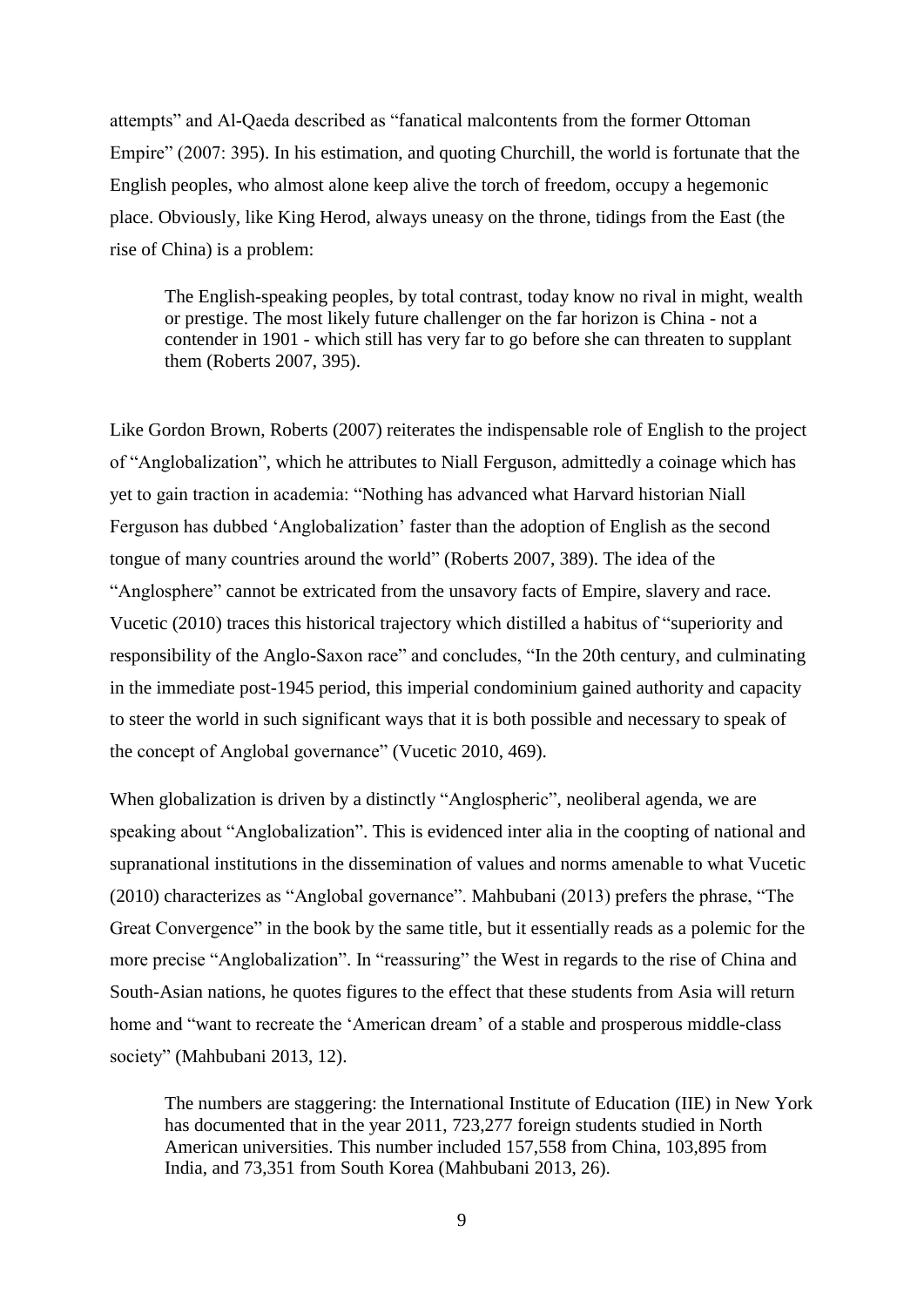Nowhere does he state that the "American dream" must be dreamed in English and that the "Great global convergence" further cements the advantages accrued to the "Anglosphere". For Bourdieu, the enterprise of education, and schools in particular, exert pedagogic action to inculcate certain social attributes understood as the valorization of distinct values, norms and even tastes. That the "American dream" is homologic with the economic field is downplayed which amplifies the challenge of detecting this chameleon-like disguise of cultural capital. Obviously, "Anglobalization" is open to the critique of being a nebulous romantic illusion. Nevertheless, as Vucetic (2010: 469) reminds us, "Scholars of global governance have long argued that we should never underestimate the capacity of ideas to shift international public policy".

Blommaert's (2013: 193) contention that the dramatic changes witnessed in migration patterns worldwide since the 1990s can usefully be explored within the framework of a continuum from "diversity" to "superdiversity" lends itself well in any study that grapples with the emergent urban demographic landscape, particularly in Oslo, Norway. Immigrants find themselves in a "cross-fire" negotiating between the demands of the host society to integrate into a plethora of explicit and subtle register of cultural niches in addition to orienting themselves towards the demands of their own diasporic community. He mentions the hijab as an identity marker that from the perspective of the host society may be construed as a symbol of "discitizenship" or even "anticitizenship" (Blommaert 2013, 195). This superdiversity or what Blommaert calls polycentricity, when explored within the context of this study raises serious concerns. We ask the question: what happens, for instance, when immigrant students with backgrounds and mother-tongues from a cornucopia of nations are expected to come to grips with their mother-tongues, Norwegian and English?

The discussion will also refer, albeit briefly, to Critical Race Theory's (CRT) critique of the notion of meritocracy as employed in standardized tests, such as the SAT or LSAT in the USA (Delgado and Stefancic 2012, 118).

#### **Findings and discussion**

#### *Statistical standardization and global convergence*

In the first stage, three Norwegian government websites were explored with a view towards teasing out the ideological discursive formations underpinning Anglobalization. This is not to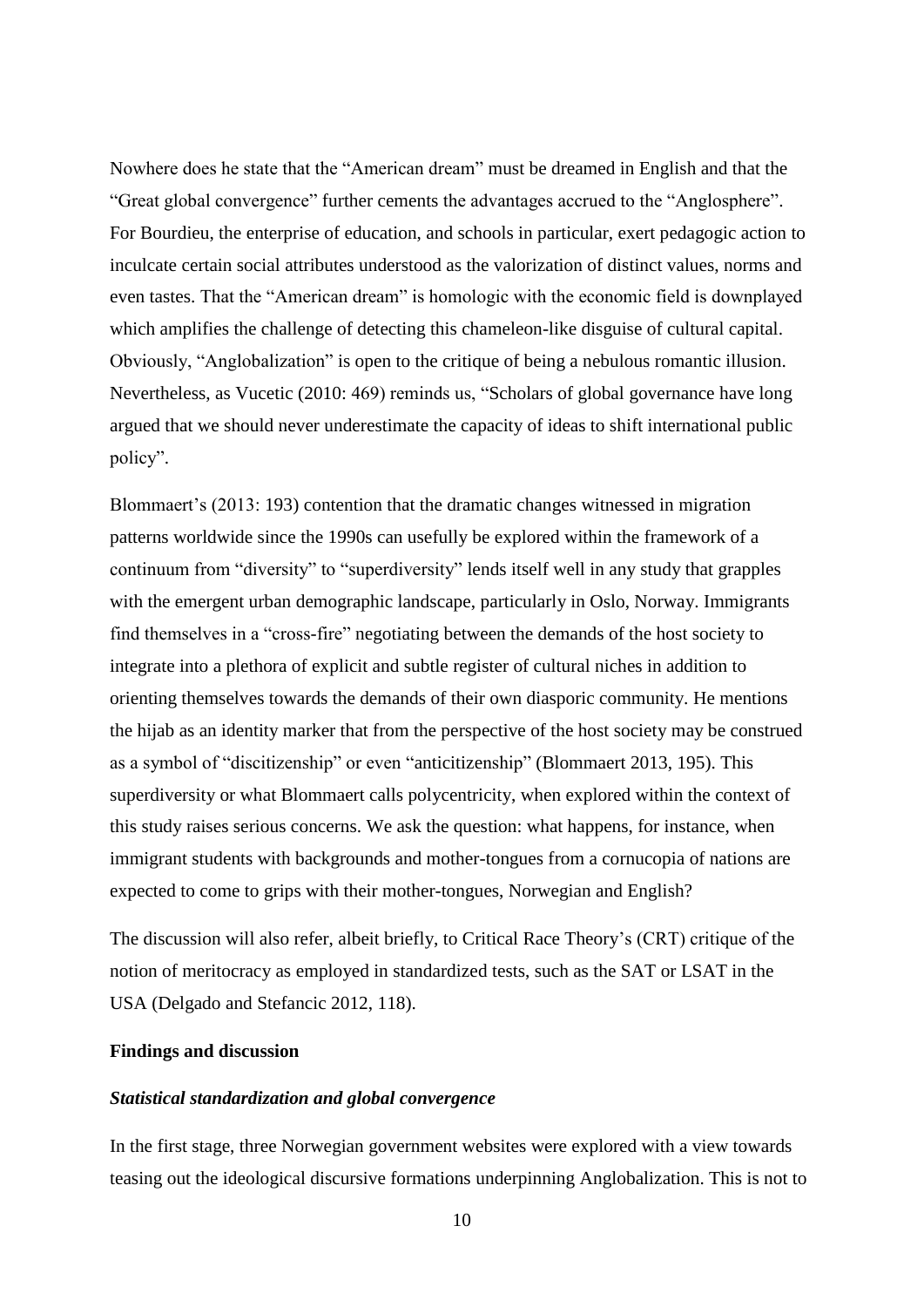say that officialdom conspires actively in this regard, but, rather, that this study is partly a response to Phillipson's (1998) challenge: "I regard it as vital that those of us whose professional identities are linked to English as the triumphal world language scrutinize the role played by language professionals, and assess in what ways the English language industry (so termed in the EL Gazette) operates." The first document analyzed is from Statistics Norway and reproduced verbatim:

"Statistics is an international language, and a pivotal part of producing statistics is facilitating comparisons, both within countries and internationally", says Olsen. The extent of the international cooperation is steadily growing, and its effect on us is also constantly increasing. In particular, the requirements of the EU through the EEA cooperation provide guidelines and opportunities. We also supply statistics to international organizations that can be accessed on their websites and databases (Statistics: an international language; Øystein Olsen, Director General of Statistics Norway, in connection with the celebration of World Statistics Day on 20 October 2010, Statistics Norway website).

In the citation above, there is admission that the work of Statistics Norway is influenced by directives from supranational organizations. The European Union is particularly singled out as operating with guidelines and requirements. The nominalization, *requirements* (the Norwegian version has *krav* which carries connotations of the much stronger *demands*) in reference to these directives from the EU is telling. The statement: *The extent of the international cooperation is steadily growing, and its effect on us is also constantly increasing*, by relegating the work of Statistics Norway to the informationally salient final position (impacts us) (Halliday 1985; Fairclough 1994), has the effect of absolving Statistics Norway by underscoring the asymmetry of power relations (i.e. between Norway and the EU). The pros and cons of churning out data for the EU and other supranational institutions are not on the table for discussion. Central to Statistics Norway's endeavors is its obligation to kowtow to these demands. No cognizance of the dangers of uncritical transfer of knowledge from one context to the other (Crossley and Watson 2003; Breidlid 2013) or an appreciation of the subtle machinations of a Foucauldian "power/knowledge" nexus, hardwired into the enterprise of statistics, is detected (Foucault 1972). Thus Statistics Norway misrecognizes (Bourdieu and Passeron 1977) its role as an "Anglobal" agent.

Obviously, this data must be translated into English of which not one word is mentioned in the entire website. Statistics, then, is no longer an innocuous undertaking, but becomes the handmaiden of Anglobalization precisely in that the EU, although unstated, requires not just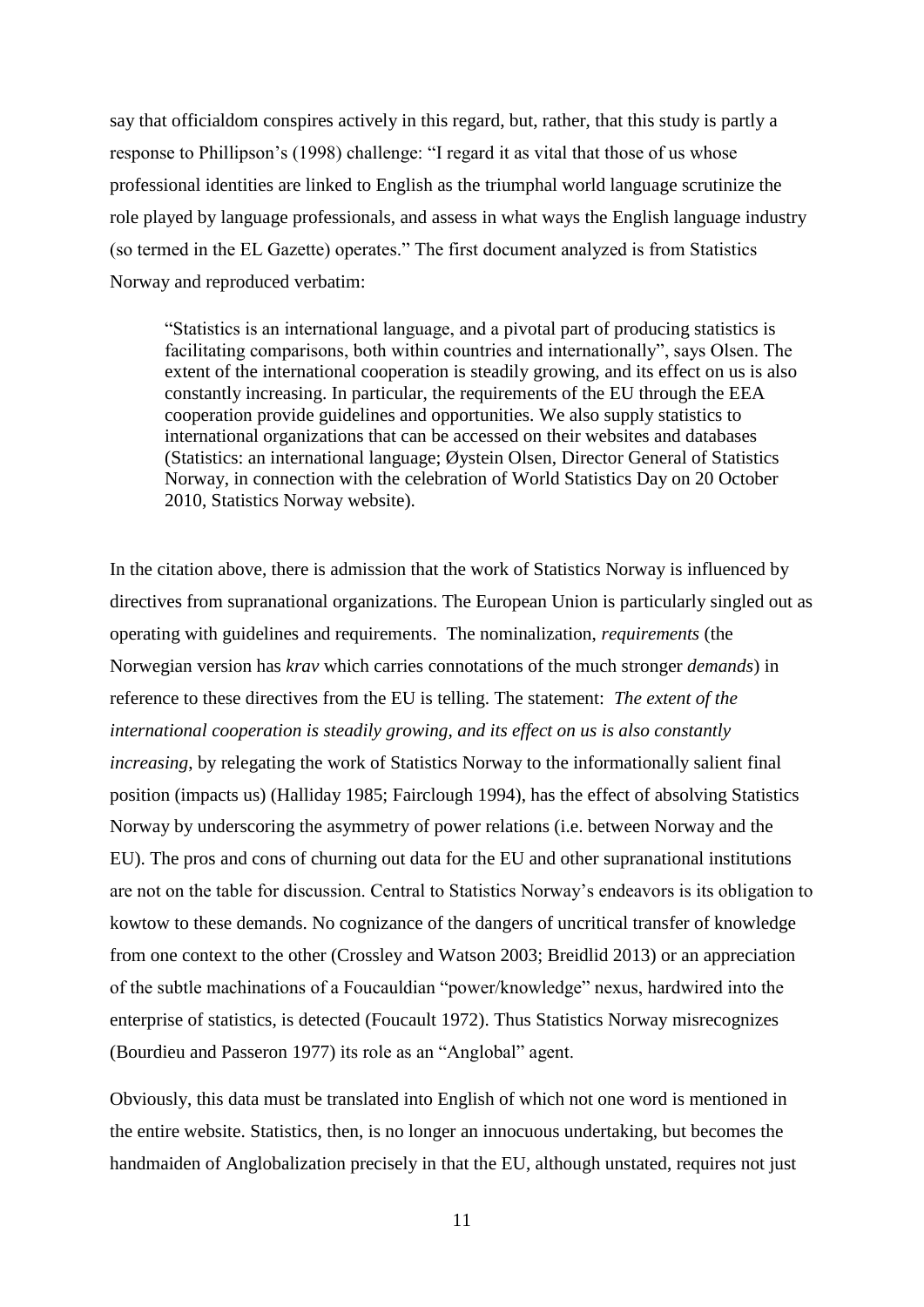data, but data in English. Significantly, the webpage is entitled "Statistics – an international language". The pre-modifier, international, followed by language, serves to subliminally trigger an intertextual topoi (Wodak & Meyer 2009, 48) one in which English looms large. This can be paraphrased as follows: statistics is an international language and thus what can be more "natural" than to publish data in the world's language? Bourdieu's symbolic violence is salutary in this regard. He describes it as:

... a power of constituting the given through utterances, of making people see and believe, of conforming or transforming the vision of the world, and thereby, action on the world and thus the world itself, an almost magical power which enables one to obtain the equivalent of what is obtained through force (whether physical or economic) (Bourdieu 1991,170).

None would cherish the prospect of being seen as "anti-international" or opposed to regional and international efforts to cooperate (EEA and EU cooperation) and share knowledge. Couched in such platitudes, symbolic violence is inflicted when subjects are co-opted into a particular vision – an Anglobal one in this instance. It is not made explicit that the upshot of reporting data on national/PISA tests to supranational entities feeds into a global culture of further testing of what is, in essence, parochial cultural arbitraries (Bourdieu and Passeron 1977) elevated to the level of necessary and valid universals. This misrecognition permeates the entire website. The authors recall that not many years ago, very few Norwegian government websites had any substantial information in English. The current unprecedented proliferation of English in Norway – what one recent thesis called "The English Language Revolution in Norway" (Aalborg 2010) – co-implicates official institutions such as Statistics Norway as cogs in the wheel of the English Language industry.

Cavanagh and Mander (2004: 198) critique modern standards of measurement, such as gross domestic product (GDP) as "compatible with the expansive goals of corporate-driven globalization while marginalizing all other ways of judging how we are progressing as a society". GDP takes no cognizance of the deleterious effects of the narrow focus on economic growth such as the "clear-cutting of forests, strip-mining of mountaintops, construction of toxic dumpsites...military hardware...prison construction [and] war" nor the indispensable contribution of work carried out by women in "unpaid household labor, care for the sick and elderly" (Cavanagh and Mander (2004: 199).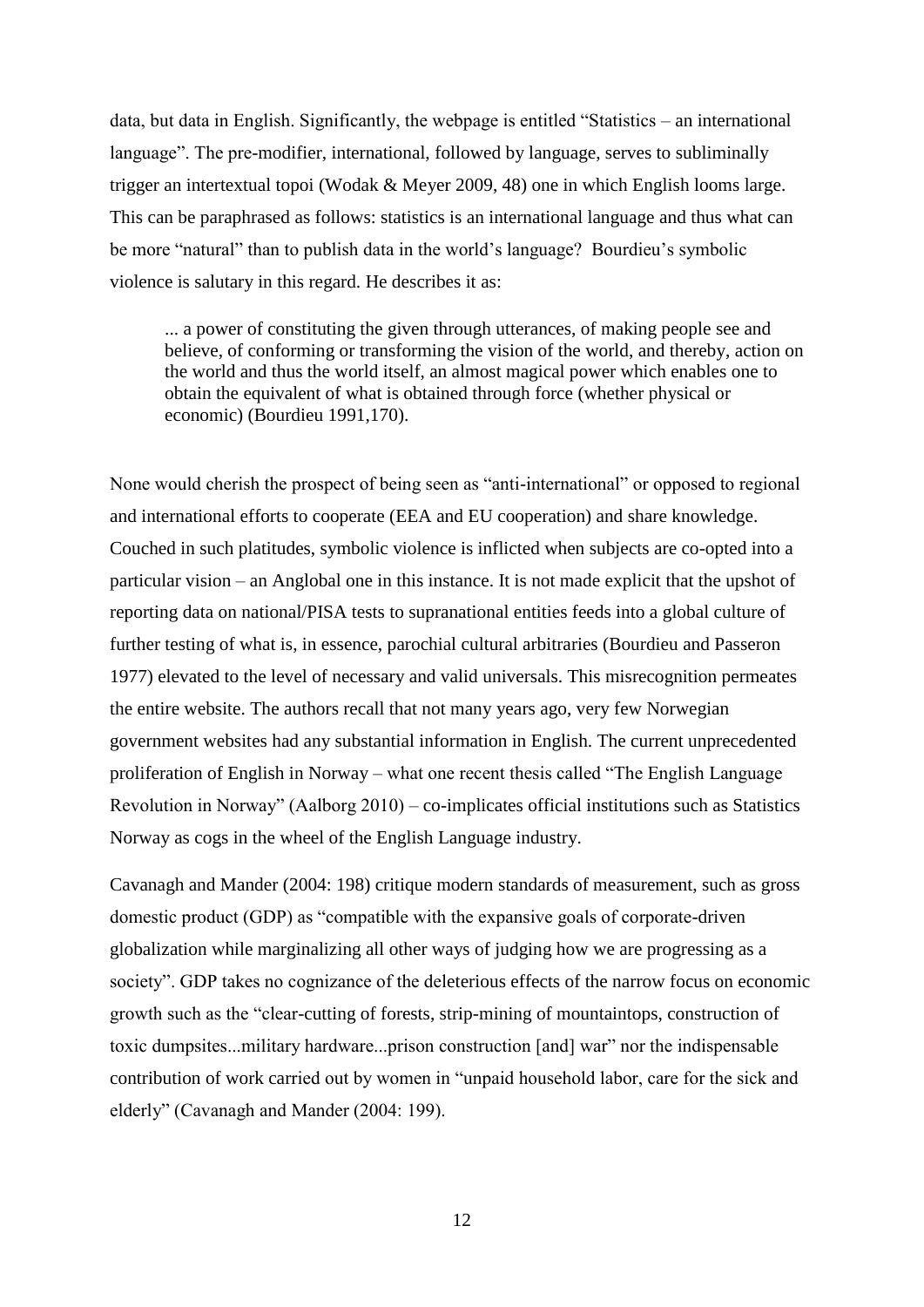In a similar vein, the pressure on traditionally non-English speaking countries, such as Norway, to monitor, measure and report English skills to supranational entities like Eurostat, gloss over the deleterious impact on the diversity of cultures. The English testing culture does no favors for the local music industry in Norway, for instance, where Norwegian struggles with an "image problem". Such is the reticence to sing in Norwegian that one major newspaper ran the headline "Thank you for singing in Norwegian, Autestad" (Autestad being the surname of a local artist) (Rønning 2015). Several social commentators have also decried the proliferation of English advertisements. One research found that Norwegian youth felt English was more "superior" (*overlegen*) to Norwegian in advertisements.

It is clearly the positive associations that dominate when it comes to English. English is, among others, modern, fashionable, trendy, hip, interesting, stylish, international, catchy, captivating, cool, exciting and global. With respect to Norwegian, the negative associations are in the majority. Norwegian is boring, old-fashioned, simple, not trendy, tacky, sad, slow, traditional and rural (Bergsland 2008, 25; translation ours).

Furthermore, and from the perspective of global business corporations, the costs saved in translation and easy access to a pool of readily accessible manpower, well-versed in English in a borderless world, are colossal. Some of the rush to Anglicize education would perhaps be better approximated through such a lens. In light of the aforementioned, the silence with regards to the rationale for monitoring and reporting, among others, English test results makes Statistics Norway complicit in facilitating the consolidation of markets and power in the hands of megaconglomerates. If more universities in Europe jump on the bandwagon and Anglicize higher education, as is the case, this will obviously create pressure for delivering a steady supply of students who are proficient in English. In such a scenario, supranational entities such as Eurostat would be indispensable in monitoring the progress each member country is making towards the objective of training a workforce amenable to the needs of a corporate-driven global world. Rather than the perhaps sweeping claim: "Global corporations are aiming at nothing less than the dismantling of public education and health care systems" (Cavanagh and Mander 2004, 133), this study makes the case for stating, as a minimum, that global corporations are being aided and abetted by national governments in the current anglobalization.

#### *PISA, National tests and the valorization of English*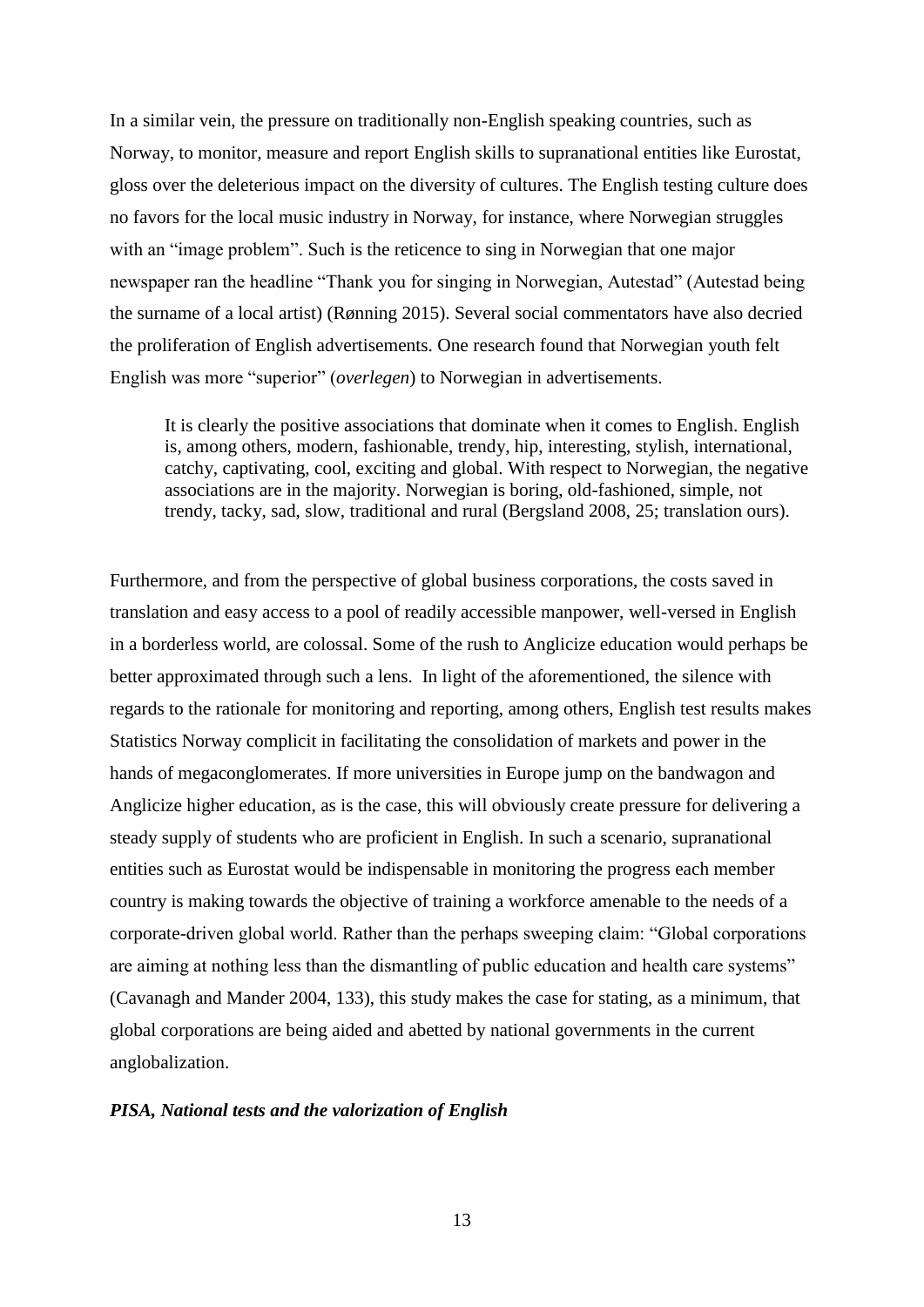The second document is from The Norwegian Directorate for Education and Training which "is responsible for the development of kindergarten and primary and secondary education. The Directorate is the executive agency for the Ministry of Education and Research" (The Norwegian Directorate for Education and Training 2014). Since 2004, the Directorate conducts national tests which are currently administered in the fall of the 5th and 8th grade in reading, numeracy and aspects of the English curriculum. It is argued that a cursory perusal of the historical trajectory of the national tests, English in particular, is germane to the task of demonstrating how officialdom is at the forefront of the Anglobalization discourse.

Norway's mediocre (and below average) performance in the first OECD-conducted PISA results in 2000, in sharp contrast to Finland, which has since gained somewhat of an "educational celebrity status", became a lightning rod political issue. Much ink flowed in the wake of this "PISA shock" (Hatch 2013, 124) with political parties on both sides of the ideological divide agreeing that something must be done. This something gelled into the current national tests in 2004 and an educational reform called "Knowledge Promotion" in 2006 (KL06) – the brainchild of the then conservative government. As Hatch (2013, 125) writes, "Although the national tests are closely linked to the Knowledge Promotion reforms of 2006, the Norwegian Parliament authorized the development of the national tests in 2003, and they were implemented for the first time barely 1 year later". In all of the aforementioned, one is hard-pressed to explain how English became one of the key subjects measured in national tests. The justification cannot be found in the triennial PISA tests which measure reading (conducted in Norwegian), mathematics and science. In fact, according to the OECD PISA official website:

PISA is unique because it develops tests which are not directly linked to the school curriculum. The tests are designed to assess to what extent students at the end of compulsory education, can apply their knowledge to real-life situations and be equipped for full participation in society (OECD, 2014).

Clearly, these pronouncements are non sequitur with respect to English in Norway. By and large, Norway is still a country where knowledge of Norwegian is paramount, and an Englishonly speaker would encounter difficulties in some parts of the country. In an interview with one English teacher, who has been teaching English for over 20 years at the upper secondary school level in Oslo, the teacher had this to say: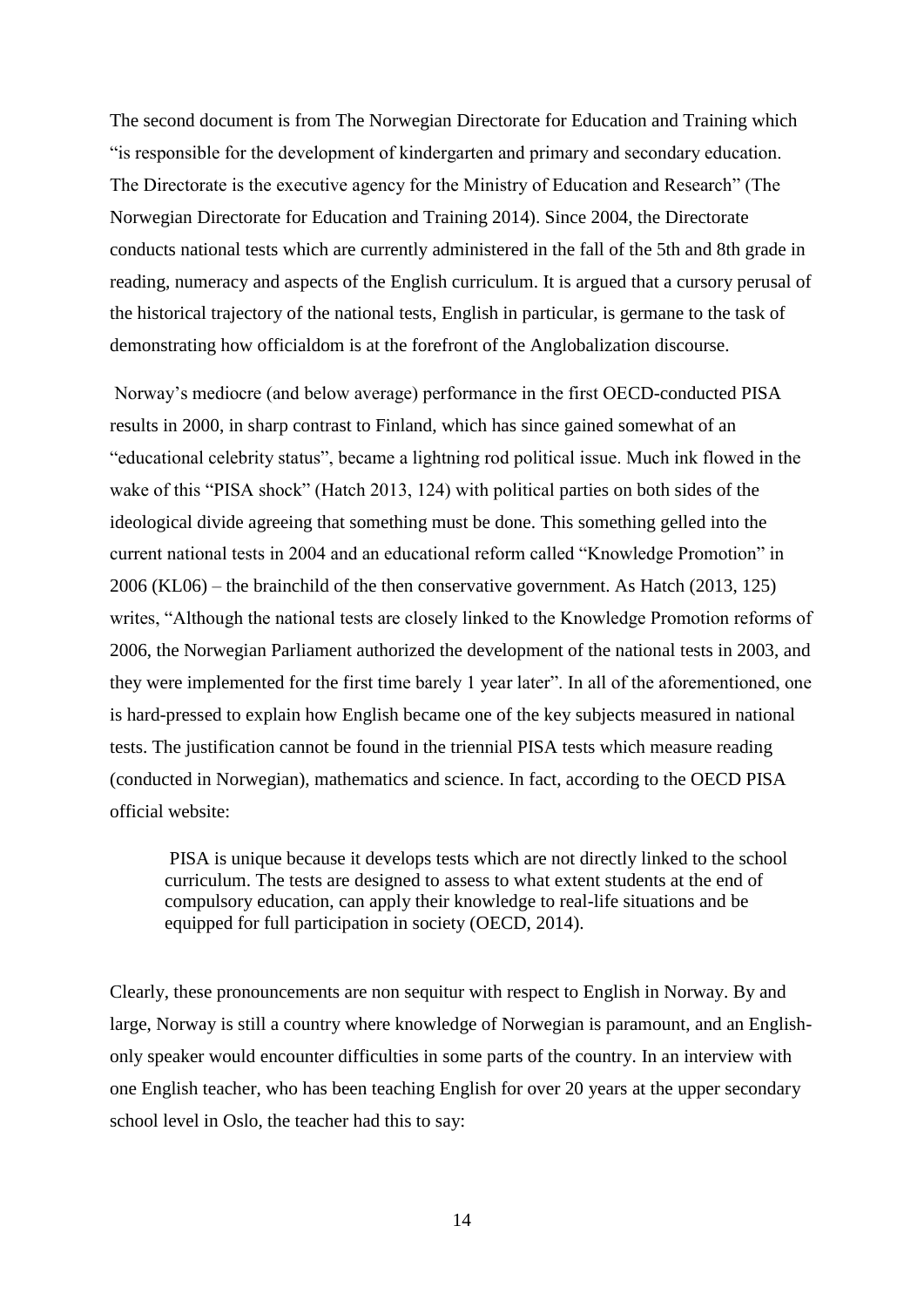Why is English one of the subjects assessed in the national tests? I really don't know but English is very important. English goes way back in Norway's history. The Directorate of Education has never really been good at justifying such matters. Is there nothing of substance on their website? Perhaps it has something to do with the fact that 80 per cent of material on the internet is in English, tourism etc. (male English teacher interviewed; 10.11.14).

In these answers one detects Bourdieu and Passeron's (1977: 9) symbolic violence understood here as "the genesis amnesia which finds expression in the naive illusion that things have always been as they are". The cultural arbitrary of English imposition through education is not interrogated and destabilized as symbolic violence perpetrated by the dominant classes whose interests are ventriloquized through the Department of Education, but becomes part of the "cultural unconscious" and leads to the "eternizing and thereby the 'naturalizing' of signifying relations which are the product of history" (1977: 9). The elusive quest for a convincing rationale behind English as an integral part of the annual national tests remained just as elusive after reading yet another document on national tests (Information on National Tests) authored by the Directorate of Education:

Why national tests? National tests provide us with information about pupils' basic skills in reading and numeracy and in some aspects of the English subject. The fundamental skills are: Digital skills, Oral skills, Reading, Numeracy and Writing. These skills are important for learning and development in all subjects, and they have a significant impact on how pupils cope with school and life in general (The Directorate for Education 2104).

The document above contains the statement: "Exemption may be granted to pupils with the right to special needs education or pupils with the right to adapted education in Norwegian, when it is simultaneously clear that the test result will not have much effect on the pupil's learning". This amounts to about 4.3 per cent in the 5th grade and 2.5 per cent in the 8th grade in English in 2013, according to Statistics Norway. This has led to allegations of embellishing the results by "weeding" out many of the weakest students – a not so subtle reference to segments of the immigrant community. Among others, Christian W. Beck from the University of Oslo has examined the reading results from 29 schools in the 5th grade in Oslo, the capital city (which tends to score very well in national tests compared to the rest of the country), and concluded that schools grant exemption to several students from immigrant backgrounds and hence inflate results (Sarwar 2013).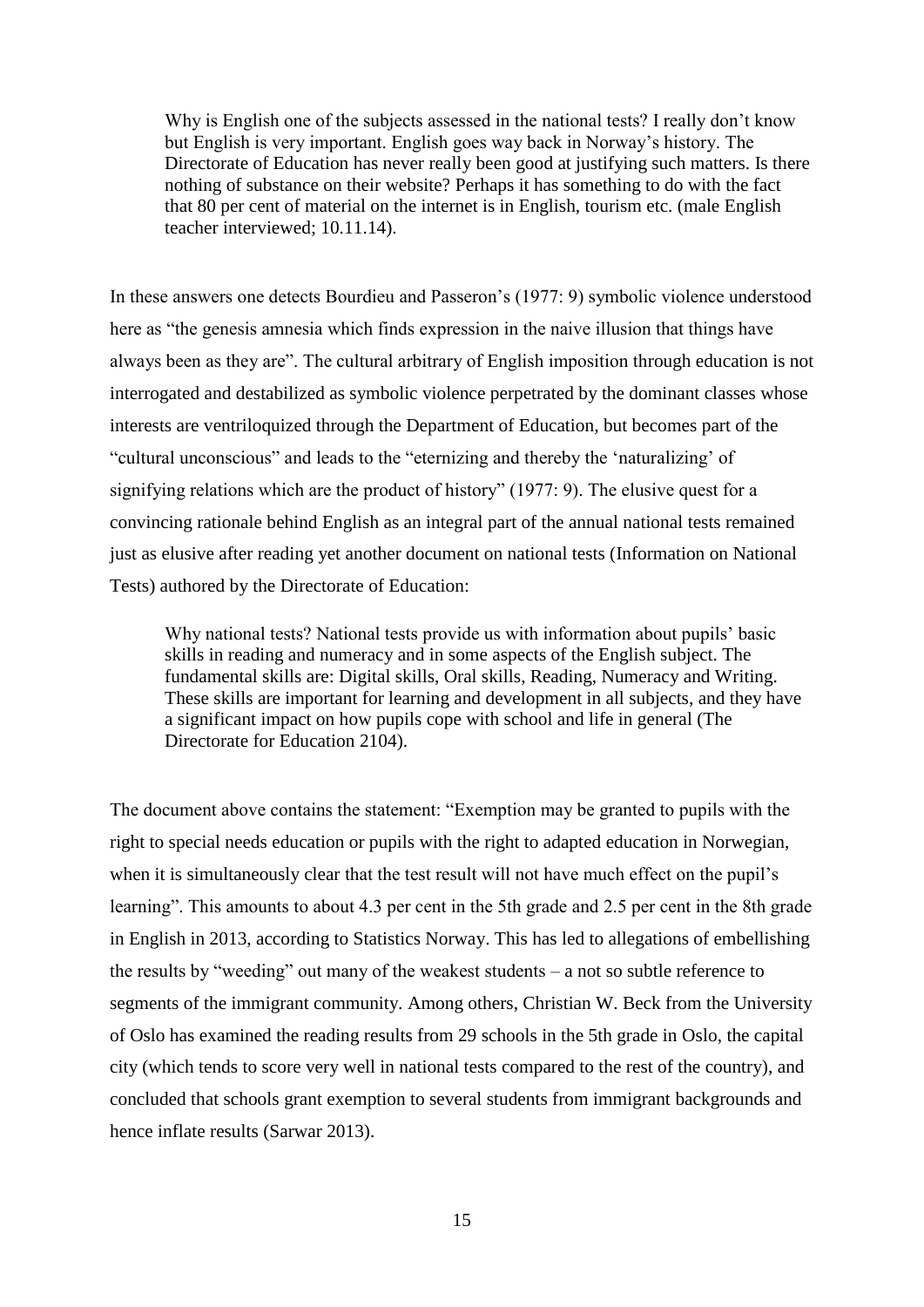Critical Race Theory (CRT) critiques the notion of meritocracy as purportedly crystallized through standardized tests, such as the SAT or LSAT in the USA (Delgado and Stefancic 2012, 118). CRT puts the spotlight on the class-boundedness of several standardized tests, the occupation of the father and zip code as equally important predictors of a student's test scores (Delgado and Stefancic 2012, 121). As a case in point in regards to class-bound questions, the latter mention the a priori assumptions of familiarity with "polo mallets and regattas". This conflates with some of this study's findings. For instance, first graders see a picture of a woman driving a car with a silhouetted church in the distant background. The student is given several options to choose from with the correct one being: "Maria has been to church. Now she is driving back home alone, in her blue car. "(Example test 5-2010; Exercise 23; UDIR: Department of Education). The test designers assume that the typically Lutheran church spire is a dead giveaway. It is argued that several of these six-year-old children hailing from immigrant, and mainly Muslim, backgrounds, may experience some ambivalence in answering this as opposed to ethnic Norwegian students for whom the sight of a church spire is part and parcel of the ritual cycle marking poignant moments (births, confirmations, funerals, Easter, Christmas, etc.). The above resonates with Taylor's (2006,74) warning with respect to the No Child Left Behind Policy in the US: "Statistics, traditional methodologies, and formal databases, while important, do not, in the view of CRT scholarship, necessarily have the experience, proficiency, and expertise adequate to name and resist racial oppression." This being true, it must nevertheless be emphasized that given the dissimilarity in the historical trajectories of the USA and Norway with respect to issues of race, a fullfledged application of CRT in a Norwegian context would be superimposing a map that does not correspond to the terrain, or may do so partially - at least in the case of the historically oppressed Sami indigenous population who were subjected to sterilization and anatomical measurements until as recently as 1975. The lion's share of contemporary immigrants in Norway arrived as asylum seekers, refugees or labor migrants in the last few decades and hail from a potpourri of nations as diverse as Somalia, Kurdistan, Iraq, Eritrea, Chile, Iran, Albania and Poland. Of relevance, and corresponding to the shadow of Anglobalization that is the concern of this study, are the increasingly segregated patterns of schooling in Norway, a country which prides itself in its traditionally egalitarian ethos. Clearly, when students from homes with low English cultural capital cluster together in the same schools with a concomitant "white flight", standards fall. In the US context, Love (2010, 229), employing a CRT lens, considers the subversion of the 1954 *Brown v. Board of Education* and its impact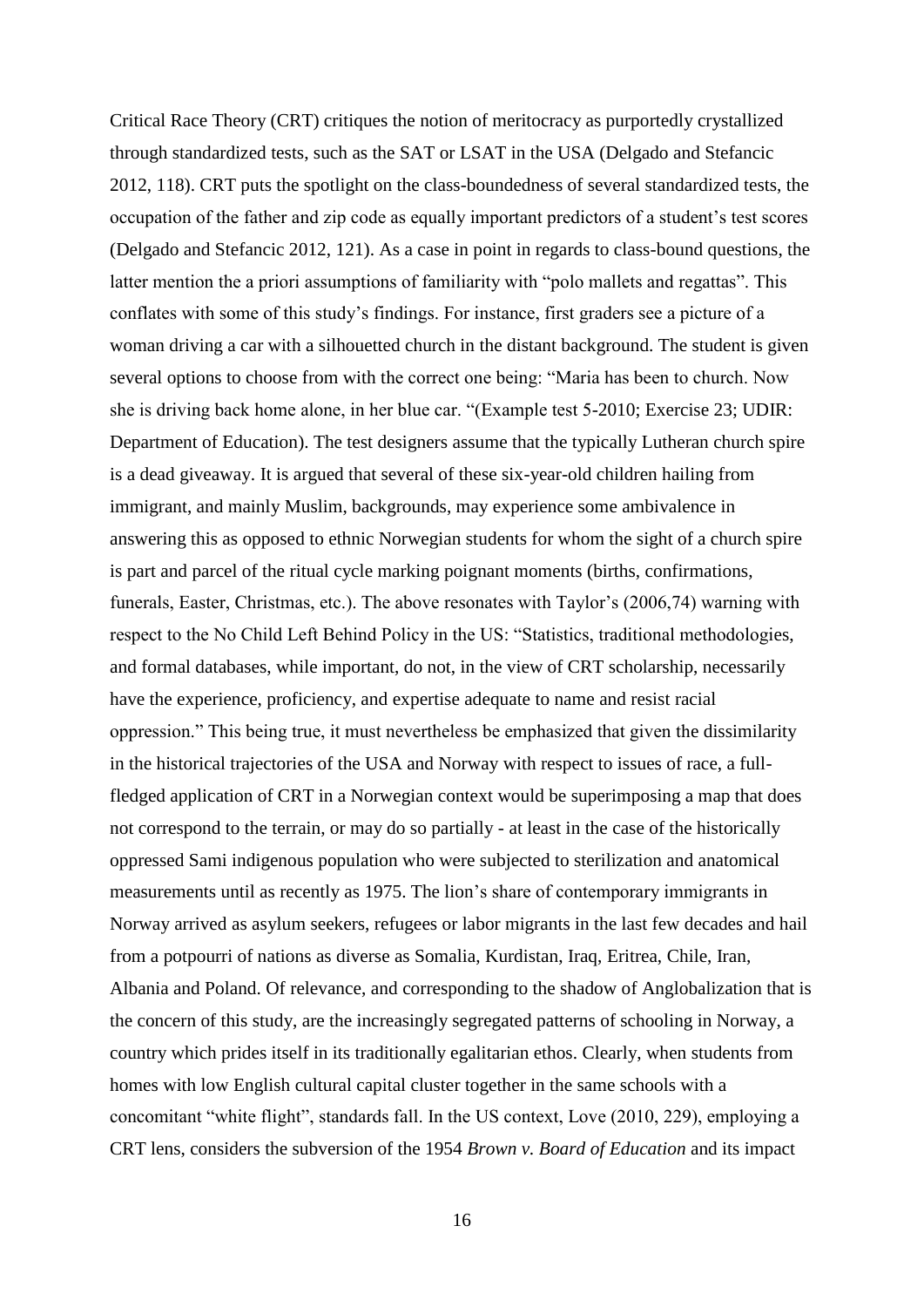on the current discussion of the "achievement gap" between Blacks and Whites and concludes, among others:

African-American children continue to receive a very different education from that received by white children...The policies, procedures, rules and regulations that result in these substantively different in-school experiences between African American and white children seem natural and normal, and seem to be seldom questioned by teachers, counselors, principals, and other school personnel.

In what follows (the third document), upper secondary school results in English for the last 3 years will be subjected to closer scrutiny. As the results indicate, it will be demonstrated that students from "immigrant" backgrounds are disadvantaged in the quest for English acquisition.

# *Creating an English "underclass"*

Figure 1 was generated through the website of Statistics Norway. Researchers and members of the public are given several options for combining diverse variables and generating tables and graphs, for instance. The following variables were selected in Figure 1: the lowest scoring category in English (level 1); 6 ethnic/ immigration categories (individuals with both parents born abroad are categorized as "immigrants"); English results for grades 5 and 6 (the two grades when national tests are administered in autumn); results from the last 3 years (2011 is omitted because data was missing and, finally, the option "No tertiary education" was selected with respect to parents' educational background. This is because the lion's share of the immigrant population of Norway (ca. 44 per cent) comes under the category "Immigrants from Asia, Africa, South America and Oceania (except Australia, New Zealand and Europe outside EU28/EEA)". Parents of the pupil cohort tested generally have the lowest levels of tertiary education (Statistics Norway 2014).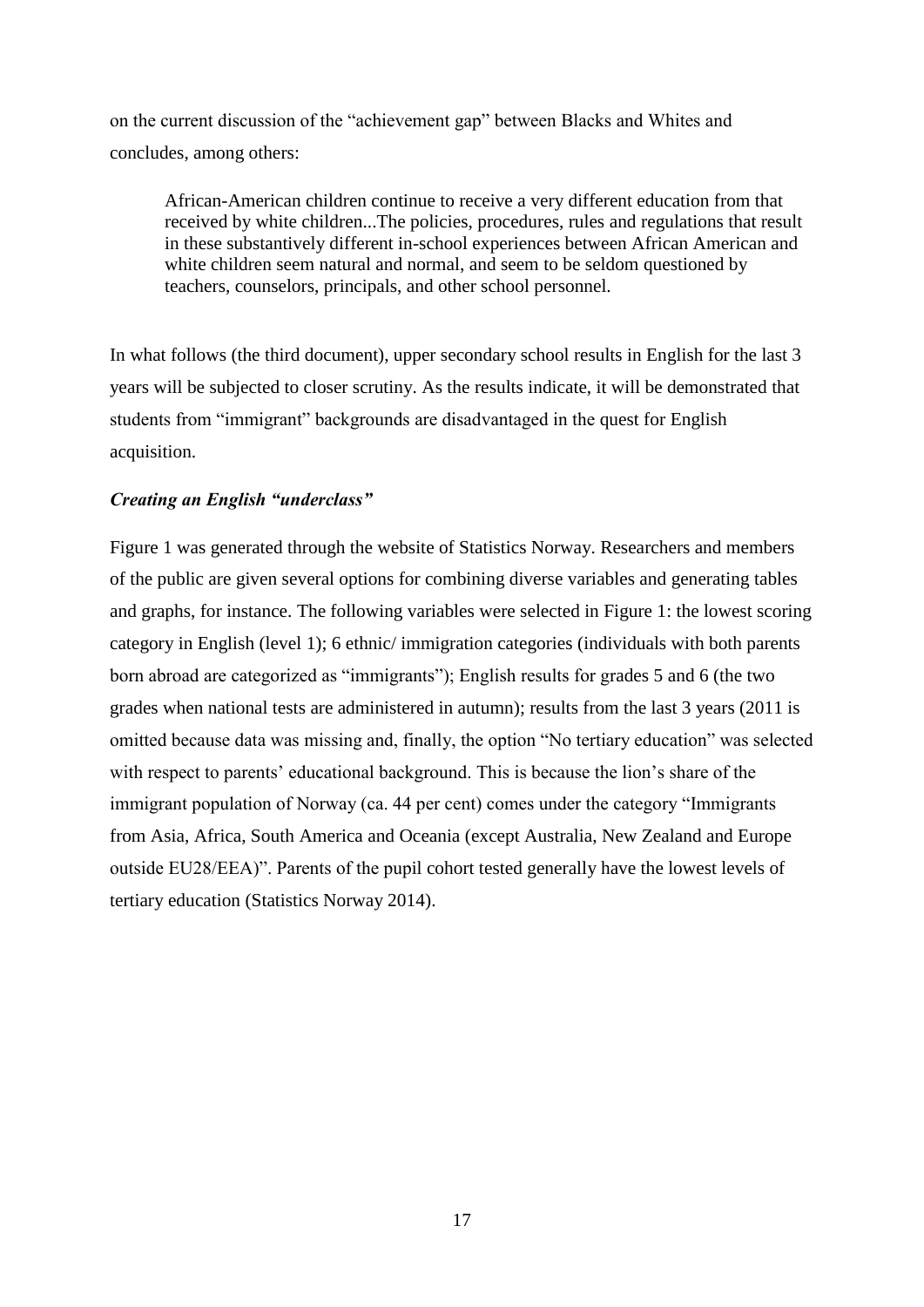

# **Figure 1: Upper secondary national tests in English (2010, 21012 & 2013)**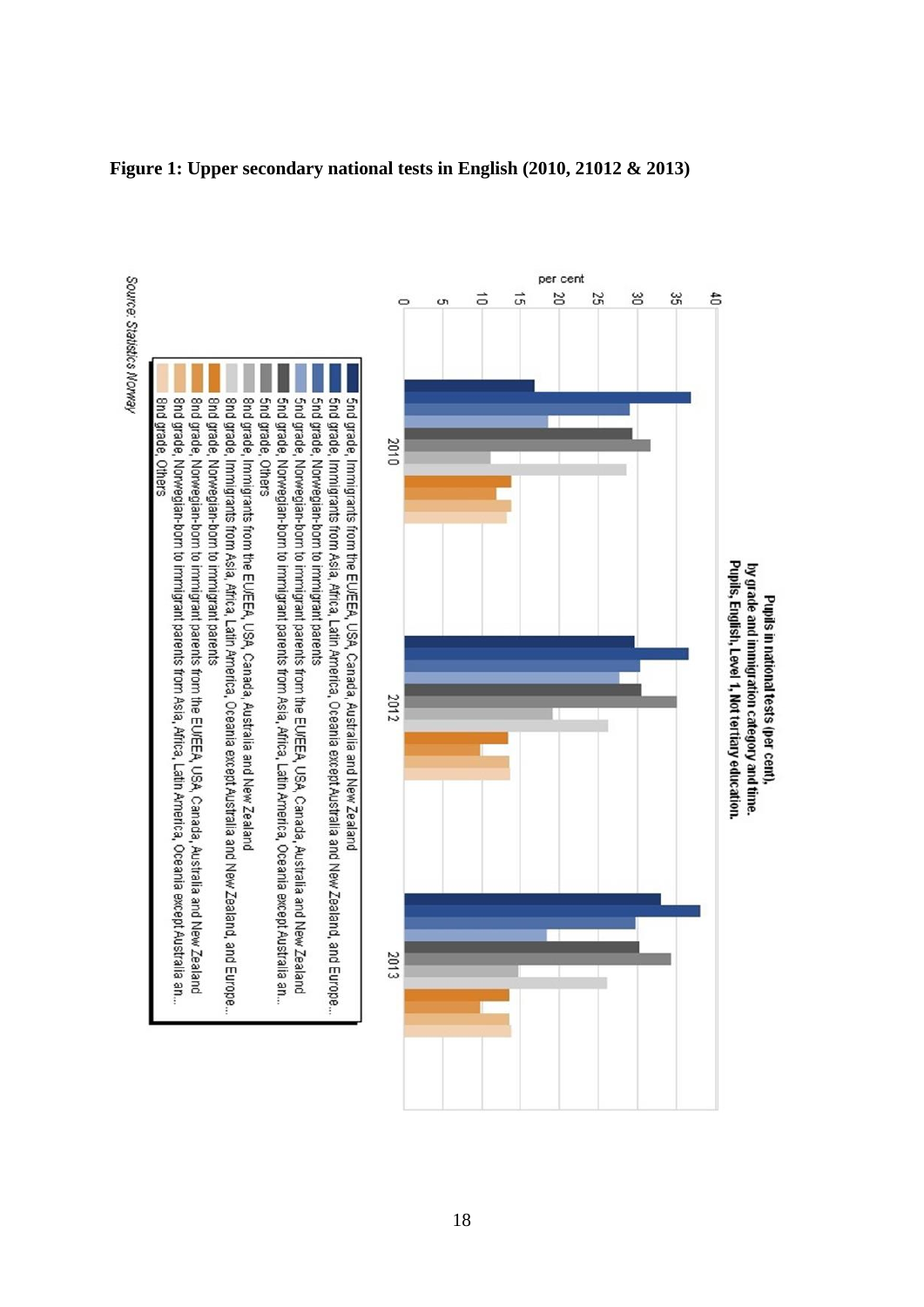The graph for the years 2010, 2102 & 2013 shows that immigrants from Asia, Africa [...] (the second bar from the left) have between 35-40 per cent of the cohort scoring consistently in the lowest category in the national English test in the 5th grade. The results evince a slight escalation towards worsening results for this cohort (ca. 37 per cent in 2013). Norwegian children born to immigrants from Asia, Africa [...] (the 5th bar from the left) evince the poorest results after this cohort with 30-35 per cent concentrated in the lowest level 1. Norwegian children born to immigrant parents from the EU/EEA, USA, Canada, Australia and New Zealand [fourth bar from the left] have the lowest numbers obtaining for level 1 in the 5th grade (21 per cent on average as opposed to 36 per cent for immigrants from Africa, Asia [...]. Thus the difference between students with parents from the Anglosphere (and EU/EEA) and those from immigrant backgrounds in Asia, Africa [...] is 16 per cent.

With regards to the statistics for the 8th grade, it is significant that although overall performance is improved for all categories (lower percentages feature in level 1), students with parents from the Anglosphere and the EU/EEA still maintain a 16 per cent gap when the mean difference is calculated in regards to the cohort with immigrant parents from Africa, Asia [...] (compare the 8th and the 10th bars from the left for each year). If as Harper (2011: 530) argues, current globalization trends privilege English proficiency, and "there is not only a strong incentive for individuals to learn English, but there also incentives for national governments to provide English-based language education programs to their citizens", then the analysis above suggests that "native speakers of English will benefit most from language shifts that promote the global use of English" (Harper 2011, 535). The above English disparity must be considered within the framework of intermittent educational and media reports suggesting that half of the students from minority backgrounds in Oslo have such a poor command of Norwegian that they experience difficulties understanding their teachers. In light of the findings above, it is suggested that a more prudent course of action would be for the educational authorities to concern themselves less with English tests propelled by the "global Anglophonic hegemony" (Harper 2011) and better exploit the freed up resources and energy to redress the crisis in Norwegian language acquisition among immigrant students. This thread is picked up below with reference to Blommaert's (2013) concept of the "infrastructure of superdiversity".

Although this study has been conducted in the capital Oslo, "superdiversity" is fast making inroads in other parts of Norway as well. Hordaland, for instance, is Norway's third largest county. A recent study found that the number of students with an immigrant background has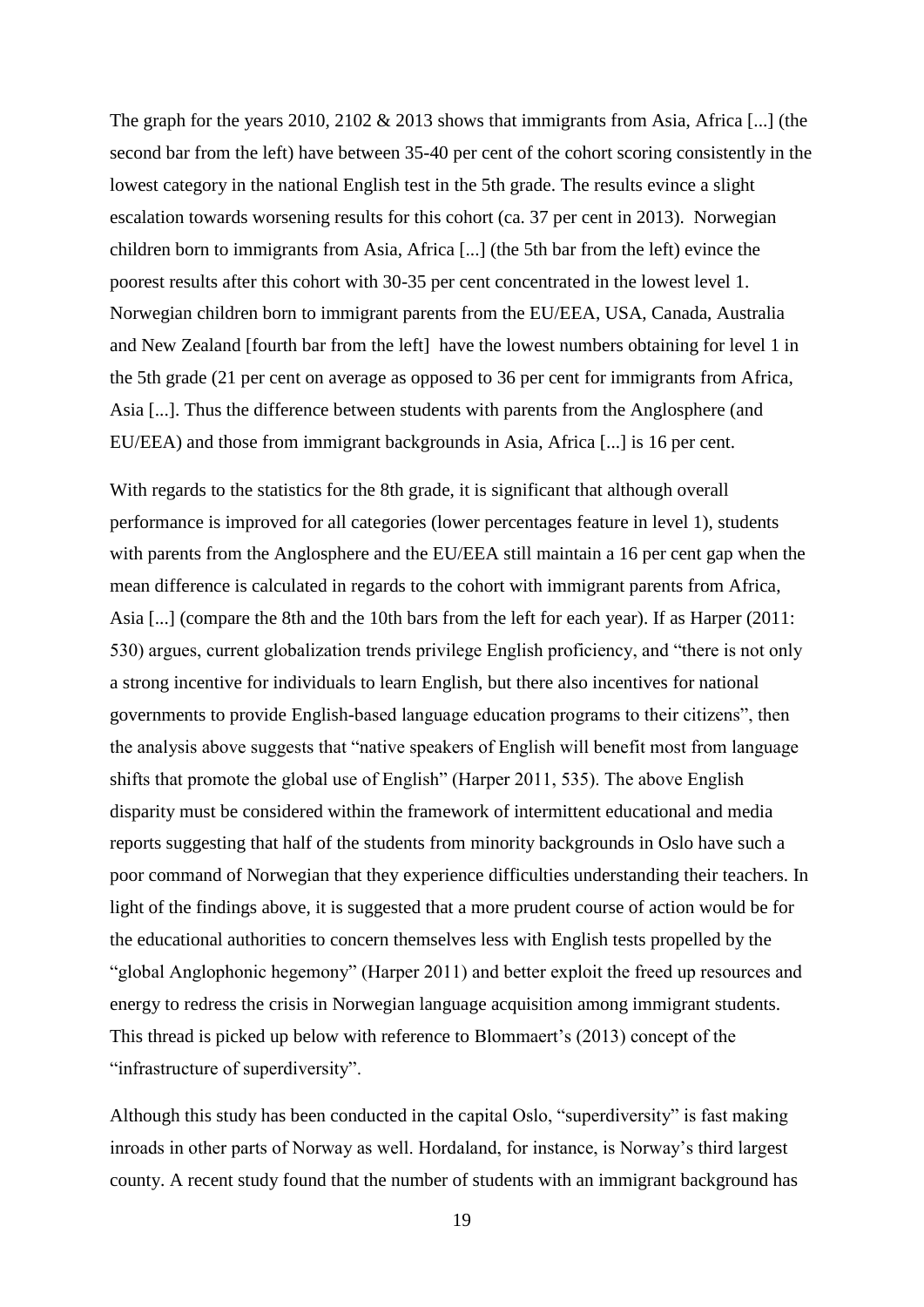doubled in the last five years (NRK, 2013). According to the report, "There are 80 different mother-tongues in the 45 upper secondary schools in Hordaland. After Norwegian, Arabic is the most common followed by Polish". Not only in the report above from the national broadcasting company (NRK), but virtually every news media is inundated with reports on the inadequate Norwegian competence of minorities in Norway. Given this scenario, and taking cognizance of the pressures of being caught up in Blommaert's confluence of "the infrastructure of superdiversity", one wonders why these students are saddled with the additional burden of English national tests. Blommaert (2008: 429) notes that "Bureaucratic language regimes are mostly very demanding ones, and they thus often exclude those who needed access most" especially when "their own linguistic and sociolinguistic resources may deviate strongly from the presupposed ones".

Most of the students in this study, and most minorities in Norway by extension, have mothertongues which from a contrastive/comparative linguistic perspective are very different from Indo-European languages such as Norwegian and English. This was brought home to teachers in one seminar attended by one of the authors when students from Somalia, Thailand, Afghanistan and Pakistan were asked to explain some differences between Norwegian and their mother-tongues for the school staff (mostly ethnic Norwegians). Some of these teachers later remarked that they had no clue that verbs are not inflected in Thai, for instance, to indicate tense and do not conjugate for grammatical person either. The Urdu-speaking student shared that in Urdu each noun has either masculine or feminine gender. The neuter gender does not exist as it does in Norwegian where a table, for example, is neuter (*et bord*). Whereas mainstream Norwegian students concern themselves with the intricacies of the English language from the vantage point of a well-developed mother-tongue, students with non-European mother-tongues struggle in the confluence of conformity pressures exerted from their mother tongues - Norwegian and English. In light of the above, Blommaert's (2008: 448) warning is apt:

The tendency in the face of increasing super-diversity is to withdraw into the safe fortresses of homogeneism in language and culture...is likely to reinforce the belief that meanings can only be produced in grammatically well-formed sentences, spoken in the right accent or written in the correct orthographic code.

The upshot is "... an increasingly small 'mainstream' surrounded by an increasingly big 'nonmainstream' population, the former fully enfranchised, the latter fully excluded" (Blommaert 2008, 448).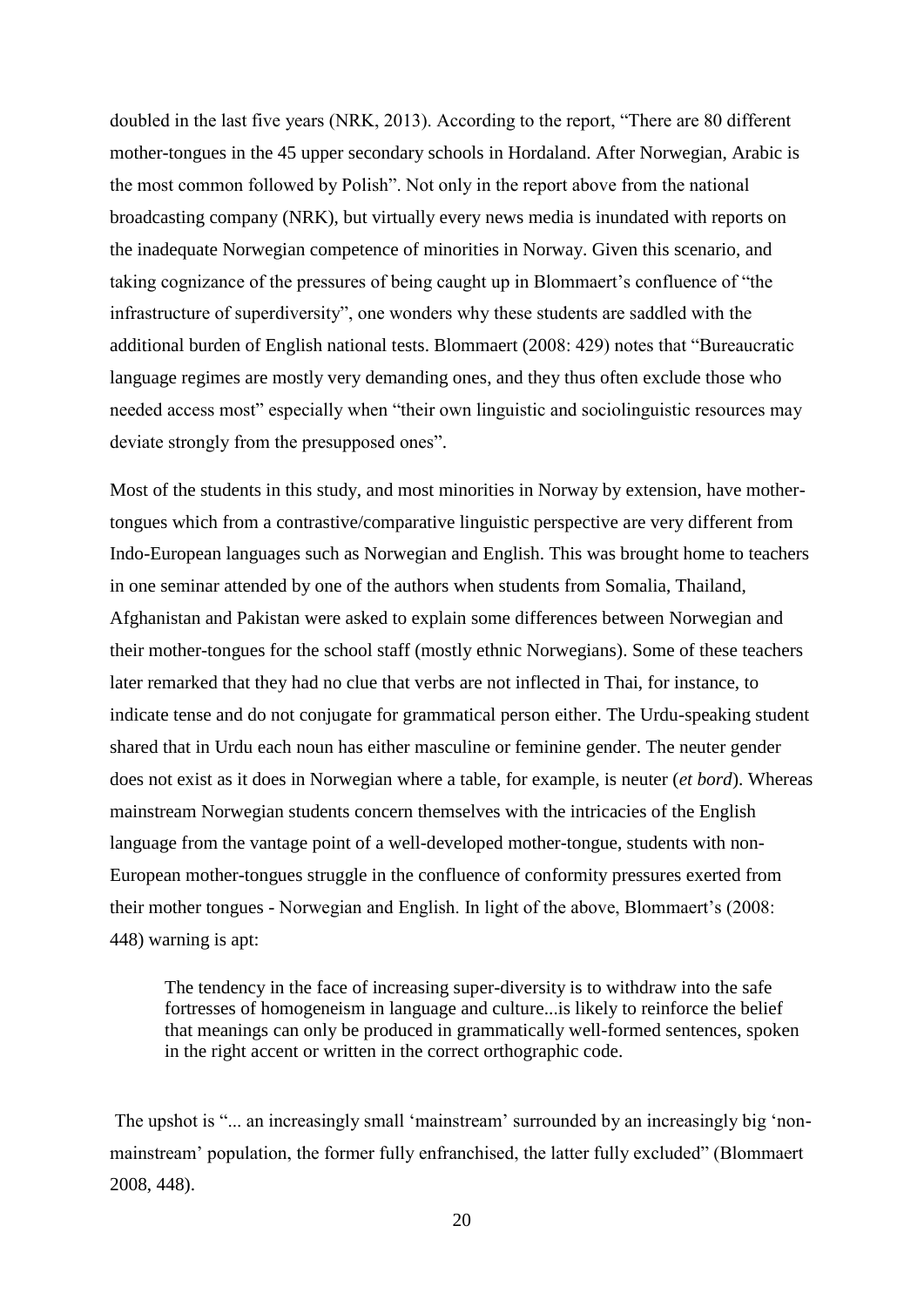## Interviews

Results from the 17 interviews conducted with students follow. The students were asked about their parents countries of origin and education. In addition, questions about their practical use of English were solicited.

| <b>Background</b> | <b>Respondents</b> | Education        | English-         | <b>English</b>   |
|-------------------|--------------------|------------------|------------------|------------------|
|                   |                    | (parents)        | speaking         | exposure         |
|                   |                    | (none)           | parent/s         | outside          |
|                   |                    |                  |                  | school           |
|                   |                    |                  |                  | (never)          |
| Somalia           | $\overline{7}$     | $\boldsymbol{0}$ | $\mathbf{1}$     | 5                |
| Pakistan          | 3                  | $\overline{2}$   | $\overline{2}$   | 3                |
| Morocco           | $\overline{2}$     | $\overline{2}$   | $\boldsymbol{0}$ | $\overline{2}$   |
| Eritrea           | $\mathbf{1}$       | $\overline{0}$   | $\boldsymbol{0}$ | $\mathbf{1}$     |
| Thailand          | $\mathbf{1}$       | $\boldsymbol{0}$ | $\mathbf{1}$     | $\boldsymbol{0}$ |
| Philippines       | $\mathbf{1}$       | $\overline{0}$   | $\mathbf{1}$     | $\boldsymbol{0}$ |
| Chechnya          | $\mathbf{1}$       | $\mathbf{1}$     | $\boldsymbol{0}$ | $\overline{0}$   |
| Lithuania         | $\mathbf{1}$       | $\mathbf{1}$     | $\boldsymbol{0}$ | $\mathbf{1}$     |
| <b>Total</b>      | 17                 | 6                | 5                | 12               |

## **Table 1: Interviewees background and English capital**

Although generalizability is limited given the sample, it is argued that the randomly selected students are in many ways representative of the school at large. For instance, the ethnic composition (understood as a preponderance of students with African/Asian heritage) and religious adherence roughly corresponds to the school's average: 14 of the 17 in the cohort hail from Muslim backgrounds (82 per cent compared to the schools 75). Only 6 of the 17 have parents with college/university degrees and 5 have parents who speak English. With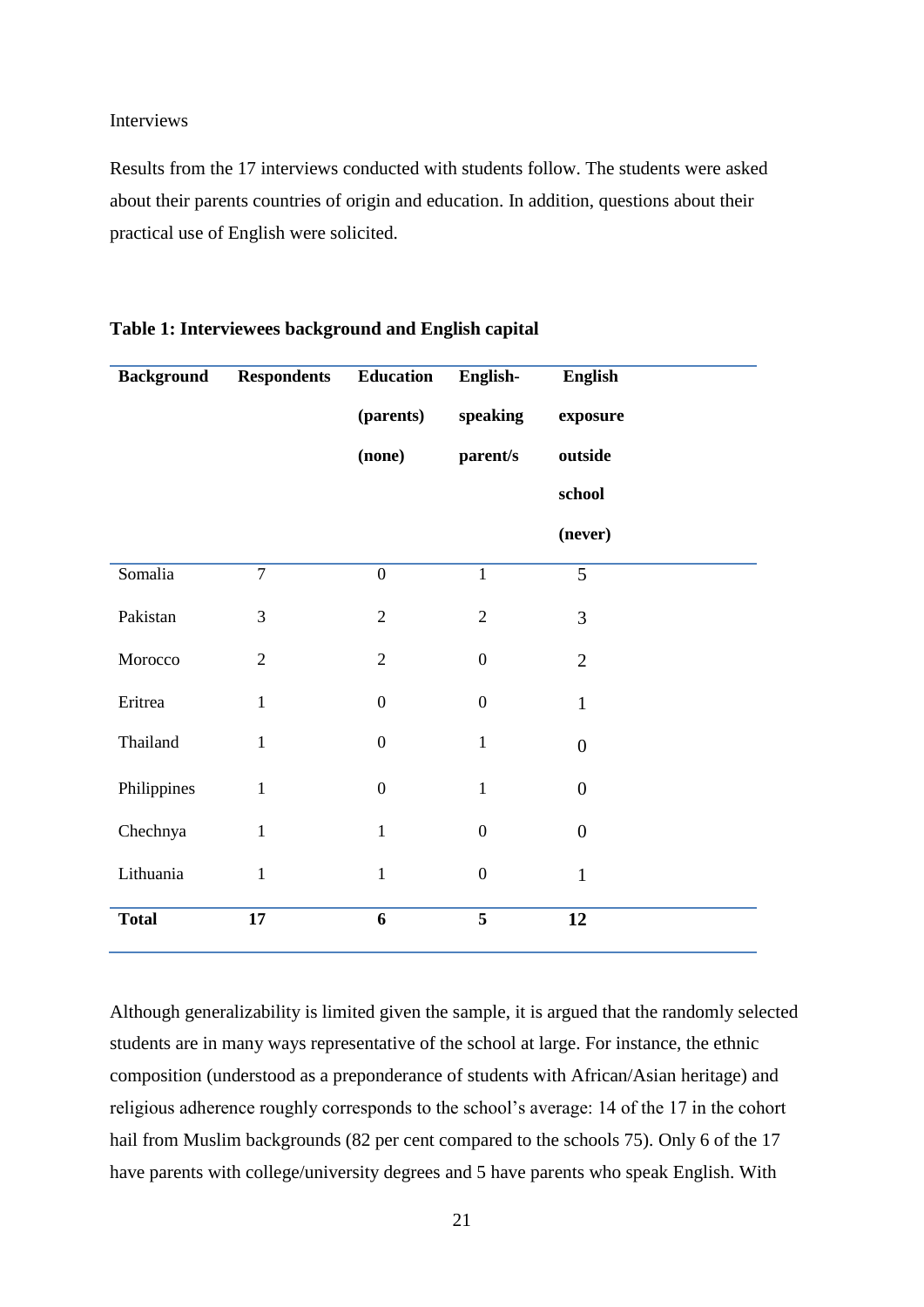such low English capital it comes as no surprise that 12 of the 17 never experience any exposure to English outside the environs of the English classroom. As one student put it:

English is important but I find the language to be very hard to understand. Especially newspapers and books are complicated and I cannot be bothered to look up the dictionary every time I come across a new word, which is often (Somali male, 17; translation mine).

Warnings about the emergence of this new "English underclass" are not new. Back in 1996, Jacob Ørum, spokesman for the United Students' Council at Copenhagen University, warned in a debate about the spread of English in Denmark:

The weakest 10 per cent of students, who have trouble with English, just flunk out. These students include immigrants who may have managed to master Danish but have not benefitted from the many opportunities to learn English that come while growing up in Denmark (Burton 1996, 40; The Chronicle of Higher Education).

Fears that English would become the "new Latin" of the universities and Danish the language of the "peasants" and "immigrants" (Burton 1996, 40) could just as well be applied to Norway in 2014. It is our experience as teachers that students from mainly immigrant backgrounds feel there is a cultural disconnect between the English syllabus and students' cultural reference points. Several students during the course of the interviews and in classroom discussions opined that English competence was desirable but not "decadent western cultural values" (male Pakistani, 18). It is easy to dismiss these remarks as parochial but in the hope that the aim of English acquisition is not thwarted by fears of what Espositio and Mogahed (2007: 42) refer to as "westoxification", efforts could be usefully exerted towards publishing more localized content (Mahboob 2009). That there is such a fear is captured in another respondent's answer:

Who selected the contents of this textbook (*Access to English* 2013)? It is just filled with texts and assignments about illicit sex, rock and roll and the glory of Britain and the USA. There is no mention of the colonization of Arab countries such as the way these countries carved up the Middle-East. There is much focus on the Aborigines, Maoris and Native Americans, which is fine, but nothing about the Muslims and Arabs as if the British had nothing to do with us (female of Pakistani origin, 16).

That the recent "English revolution" in Norway, buoyed by a poorly interrogated Anglobal surge, creates a stratified educational landscape of "English haves" and "English have-nots" is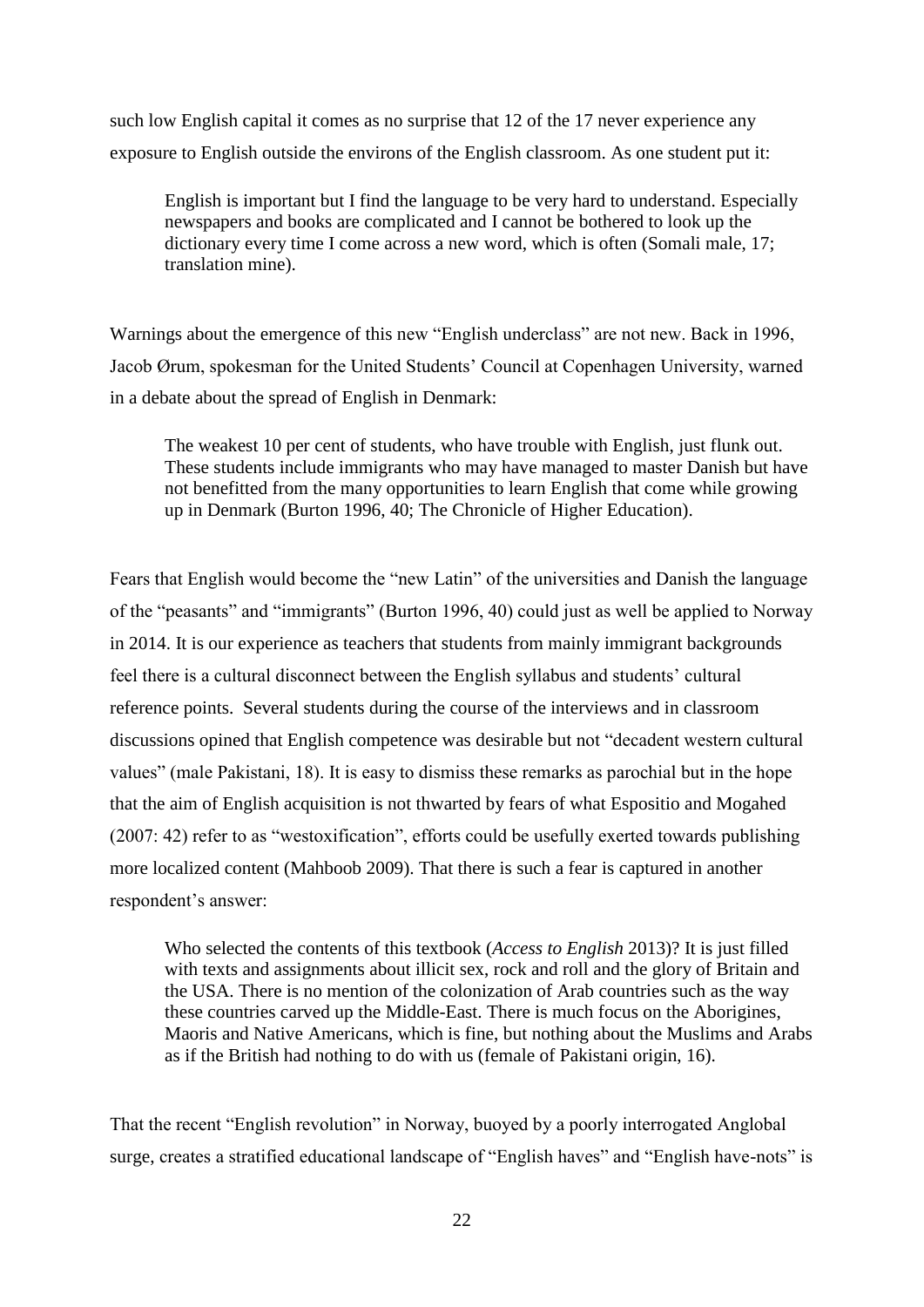an important thesis underpinning this study. By "academic haves and have nots" we refer to the valorization and authentication of an educational ethos where English becomes ever more important. In such a system, the architects of educational planning perceive the role of education in neoliberal terms: the role of education is reduced to one of adumbrating the apparently inexorable forces of Anglobalization by supplying the "market" with graduates who have the appropriate cultural capital. This habitus is manifest in one teacher's response:

English is very important. Norway has always had close relations with the UK and the USA. Before World War I, German had a much stronger position in Norway, but the Nazi occupation ensured the decline of German after the war. Norway is a small country and we cannot match the literary wealth and sheer volumes of books emanating from the USA and Britain. Many of the books I read during University, especially in the hard sciences, were in English. I do admit, however, that English's growing encroachment into our society will pose a threat to our national heritage in the future (Female teacher).

For Bourdieu (1986), cultural capital can manifest itself in three ways: an embodied disposition of the mind and body (habitus); objectified cultural goods, or be crystallized in the form of educational qualifications in its institutionalized state. Habitus captures the principles of structure that govern order and meaning-making in society. Habitus – with undertones of "habit", "automatic", and the "taken-for-granted" (Nash 1990) – seeks to subject these arbitrary (e.g. monogamy versus polygamy) but real principles of structure that shape and sustain customs, mores, styles and tastes in society. The school is the generative locus of the distinctive habitus of culture, according to Bourdieu (1971). This study argues that the lack of any rigorous or credible justification for the disproportionate attention accorded English as a subject in Norwegian schools is better explained through a habitus of Anglobalization – an uncritical, almost unconscious Anglophilia - the values of which are secreted into the educational system and are ultimately complicit in the neoliberal commercialization of education. Whether deliberate or otherwise, it is when this affinity for all things English becomes a cog in the wheel of "The Great Global Convergence" (Mahbubani 2013), especially through education, that we are speaking about an Anglobalization of education.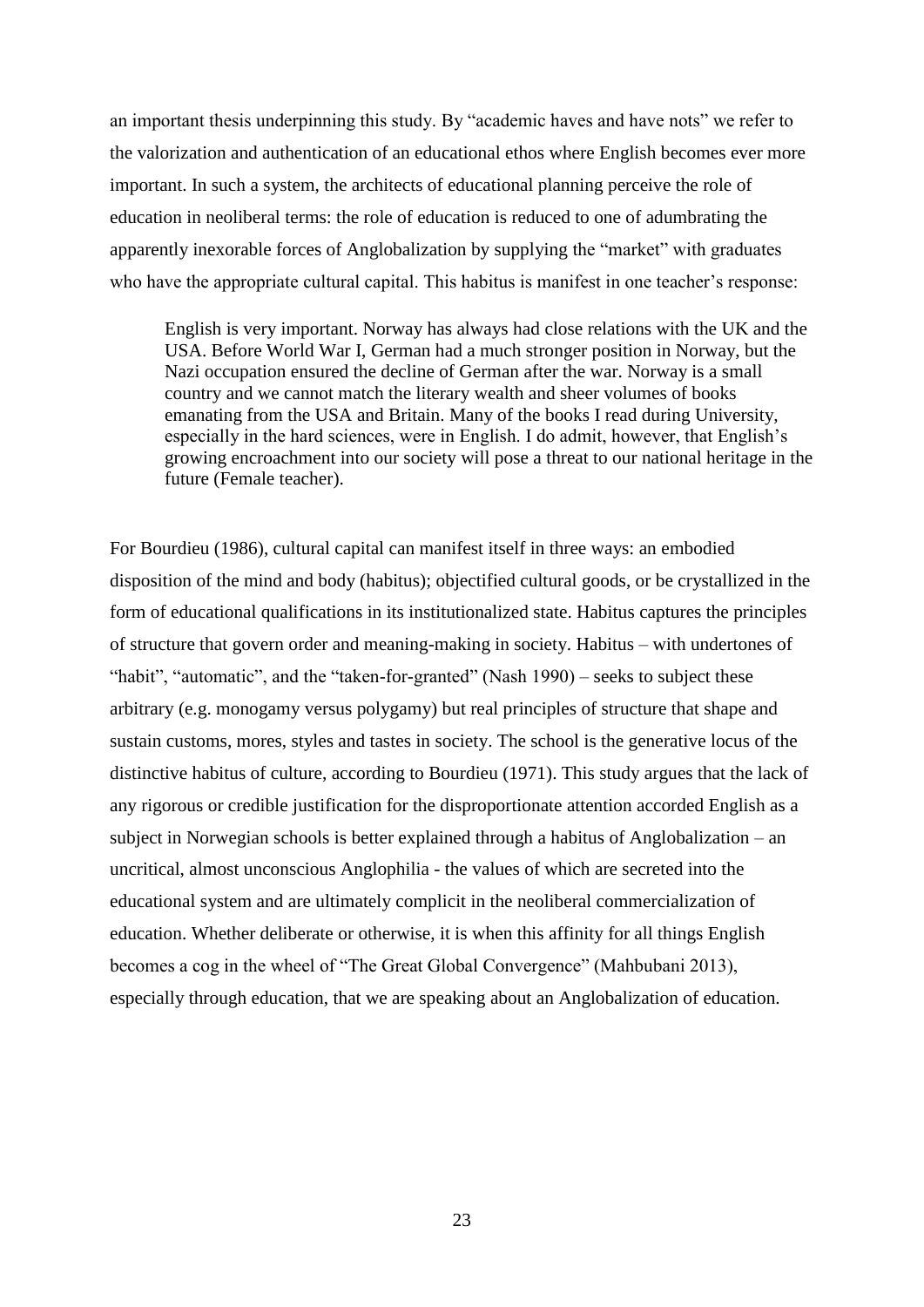## **Conclusion**

Complex events are codetermined by constellations of causal mechanisms. Arriving at some understanding of the issue would require the peeling away of each of these intrinsically linked relational and necessary layers without committing the "epistemic fallacy" (Bhaskar 1975) of collapsing them into an inchoate unit. This study has argued that the recent "English revolution" in Norway must be considered in the interstices of a growing standardization of education standards in the European Union. The 1999 Bologna Treaty has created an open market where English is supplanting national languages at the university level. This proliferation of English at the supranational level has a knock-on-effect on the national level. We have considered documents from Statistics Norway and The Directorate of Education and argued that the lack of a robust rationale for high-stakes testing in English must be seen in light of what we have called the Anglobalization of education – the global convergence of education shot through with neoliberal values acquiescent to the Anglosphere.

Following Bourdieu (1977a; 1986), it is argued that bureaus of statistics and education departments commit symbolic violence by disguising their roles as the vital catalysts of the economic field. The misrecognition of the role of these official institutions in Anglobalization is perpetrated in 3 ways: (1) by maintaining a distance from the economic field (2) the projection of an illusion of autonomy and (3) the promulgation of an "ideology of disinterestedness". This flies in the face of Norway's traditionally egalitarian ethos shot through with discourses of equity.

The study reveals the dissonance between the current preoccupation with English results and the experience of students from immigrant backgrounds. The national tests confirm that school tests often authenticate the socio-economic backgrounds of students lending credence to Bourdieu's cultural capital theory. By way of recommendation, Mahboob's (2009; 2014) work on the localization of world Englishes in the context of Pakistan and Saudi Arabia can usefully be modified and made relevant to Norway's new emerging reconfiguration of majority-minority situation in several schools in Oslo at least. A pertinent question, following Mahboob (2009), would be to ask: how does the English syllabus and curriculum in Norway take cognizance of the cultural experiences and repertoires of a fast-growing segment of Norwegian students with an immigrant background? By this we mean that some school textbooks in Norway, which currently contain topics alien to the cultural universe of these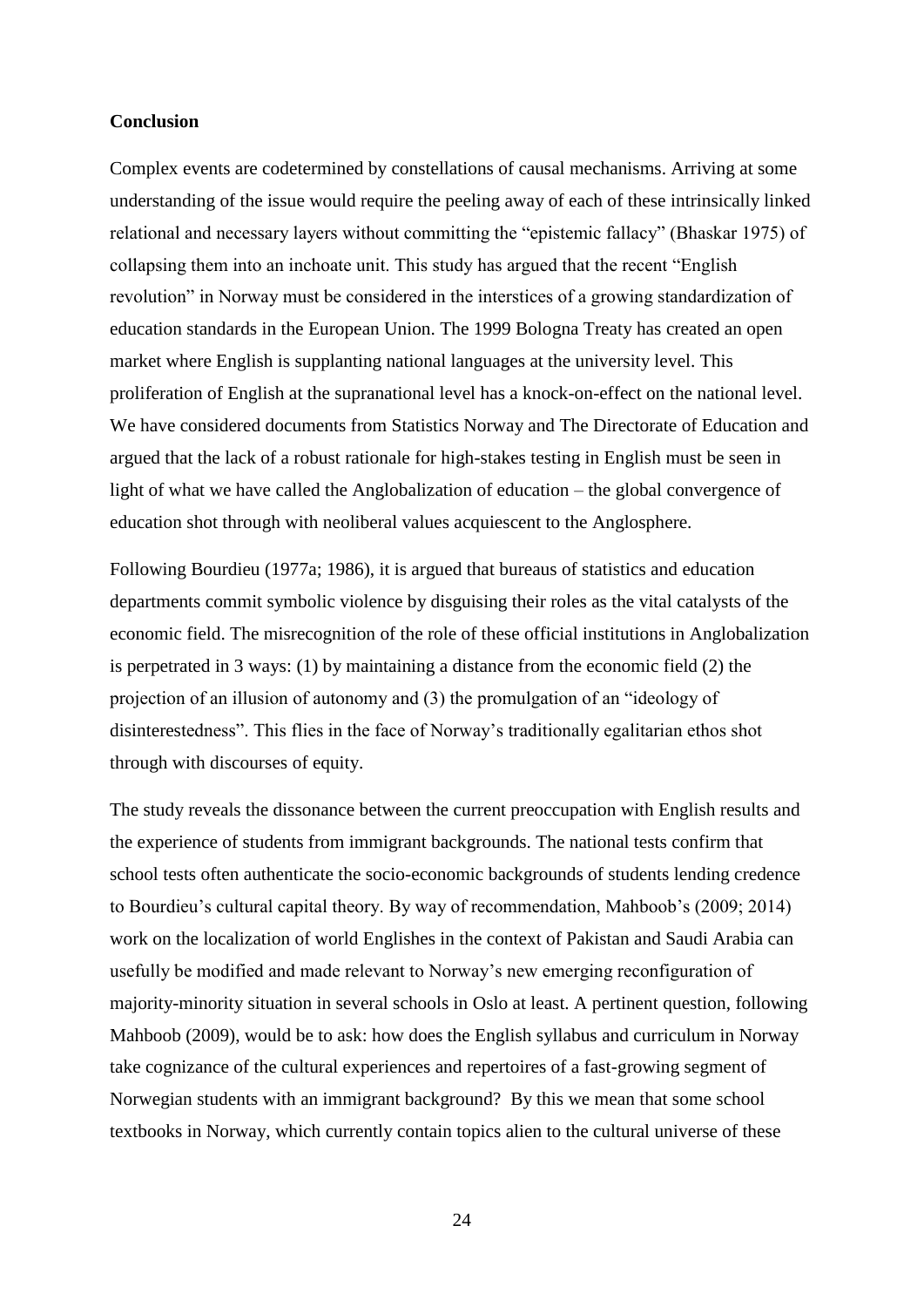students (e.g. Rugby, the archaic "thous" and "thines" of Robert Burns etc.), could benefit from a localization of content.

# **References**

Aalborg, I. 2010. The English language revolution: An investigation of the status of English in Norway. Masters thesis., University of Oslo, Norway.

Berg, C., F.M. Hult., and K.A. King. 2001. Shaping the climate for language shift? English in Sweden's elite domains. *World Englishes* 20, no. 3: 305–319.

Bergsland, A.O. 2008. You look great! Holdninger til bruk av engelsk i reklame [Attitudes towards the use of English in advertisements]. *Språkrådet.* Retrieved from [http://www.sprakradet.no/Toppmeny/Publikasjoner/Spraaknytt/Arkivet/Spraknytt-](http://www.sprakradet.no/Toppmeny/Publikasjoner/Spraaknytt/Arkivet/Spraknytt-2008/Spraknytt-32008/You-look-great/)[2008/Spraknytt-32008/You-look-great/](http://www.sprakradet.no/Toppmeny/Publikasjoner/Spraaknytt/Arkivet/Spraknytt-2008/Spraknytt-32008/You-look-great/)

Bhaskar, R. 1975. *A Realist Theory of Science*. Brighton: Harvester Press.

Blommaert, J. 2008. *Bernstein and poetics revisited: Voice, globalization and education* 19, no. 4: 425-451.

Blommaert, J. 2013. Citizenship, language, and superdiversity: Towards complexity*. Journal of Language, Identity & Education* 12: 193–196.

Bourdieu, P. 1971. Systems of education and systems of thought. In *Knowledge and control: New directions in the sociology of education*, ed. M.F.D Young. London: Collier-Macmillan.

Bourdieu, P., and J. Passeron. 1977 (a). *Reproduction in Education, Society and Culture*, trans. R. Nice. London: Sage.

Bourdieu, P. 1977 (b). The economics of linguistic exchanges. *Social science information/Information sur les sciences sociales* 16: 645–668.

Bourdieu, P. 1986. The Forms of Capital. In *Handbook of Theory and Research for the Sociology of Education* ed. J.G. Richardson. New York: Greenwood.

Bourdieu, P. 1991. *Language and Symbolic Power* ed. J.B Thompson, trans. G. Raymond., and M. Adamson. Harvard University Press.

Breidlid, A. 2003. Ideology, cultural values and education: The case of Curriculum 2005. *Perspectives in Education* 21, no. 2: 83-103.

Breidlid, A. 2013. *Education, Indigenous Knowledges, and Development in the Global South: Contesting Knowledges for a Sustainable Future* (Routledge Research in Education). New York: Routledge.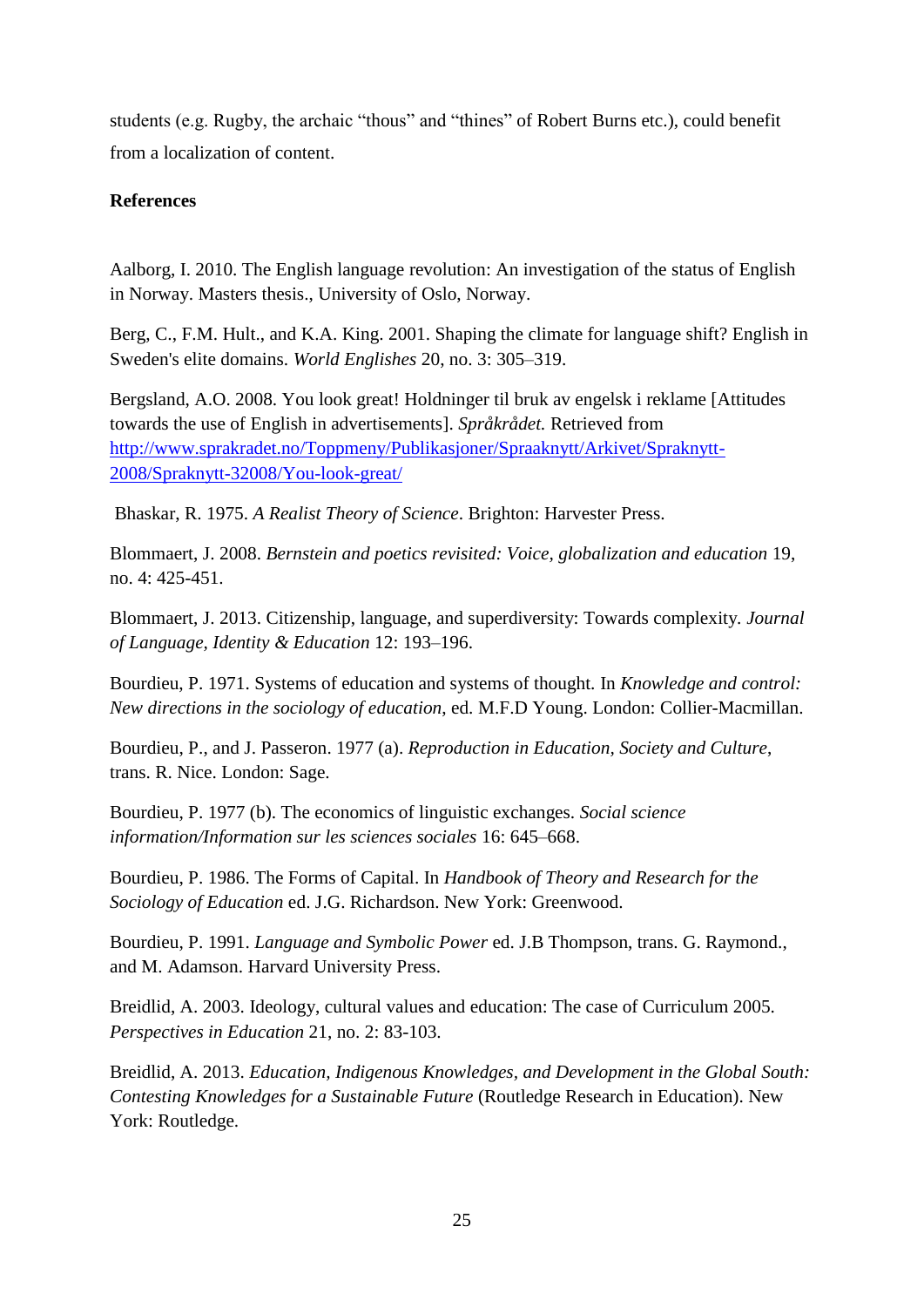Brock-Utne, B. 2009. Is Norwegian threatened as an academic language? In *Language and Power: The Implications of Language for Peace and Development*. Brock-Utne, B. and G. Garbo, 275–283. Mkuki na Nyota Publishers.

Brock-Utne, B. 2010. Research and policy on the language of instruction issue in Africa. *International Journal of Educational Development,* 30, no. 6: 636–645.

Brown, G. 2008. Enlarging the Anglosphere. *The Wall Street Journal*. [http://online.wsj.com/articles/SB120830718371518015.](http://online.wsj.com/articles/SB120830718371518015)

Burton, B. 1996. Danes Debate Spread of English Language in Their Classrooms. *The Chronicle for Higher Education.* 40. July 19, 1996.

Cavanagh, J., and J. Mander, eds. 2004. *Alternatives to economic globalization.* Berrett-Koehler Publishers, Inc.

Cohen, L.,L.Manion. and K.Morrison. 2007. *Research methods in education.* London: Routledge.

Crossley, M., and K.Watson. 2003. *Comparative and international research to education.*  New York: Routledge.

Davis, G. 2012. A documentary analysis of the use of leadership and change theory. *Early years: An international research Journal*, 32, no. 33: 266–276.

Delgado, R., and J. Stefancic. 2012. *Critical Race Theory.* New York: New York University Press.

Denzin, N.K. 1970. *The Research Act in Sociology*. London: Butterworth.

Doumayrou, V. September 2014. Engelskens tirumf [The triumph of English] *Aftenposten Innsikt* [Insight], 74-77.

Espositio, J.L., and D. Mogahed. 2007. *Who Speaks for Islam? What a Billion Muslims Really Think.* New York: Avenue Press.

Fairclough, N. 1995. *Critical Discourse Analysis*. New York: Longman.

Fimyar, O. 2008. Educational policy-making in post-communist Ukraine as an example of emerging governmentality: discourse analysis of curriculum choice and assessment policy documents. *Journal of Education Policy.* 23, no. 6: 571–594.

Finnegan, R. 1996. Using documents.R Sapsford and V Jupp. In *Data collection and analysis,*  ed. Sapsford., and V.Jupp, 138–51. London: Sage Publications.

Foucault, M. 1972. *Power/Knowledge: selected interviews and other writings 1972-1977,* trans. C. Gordon. New York: Vintage Press.

Halabia, S., W. Smitha, W. and J. Collinsa. 2012. A documentary analysis of HIV/AIDS education interventions in Ghana. *Health Education Journal*. 72, no. 4: 486-500.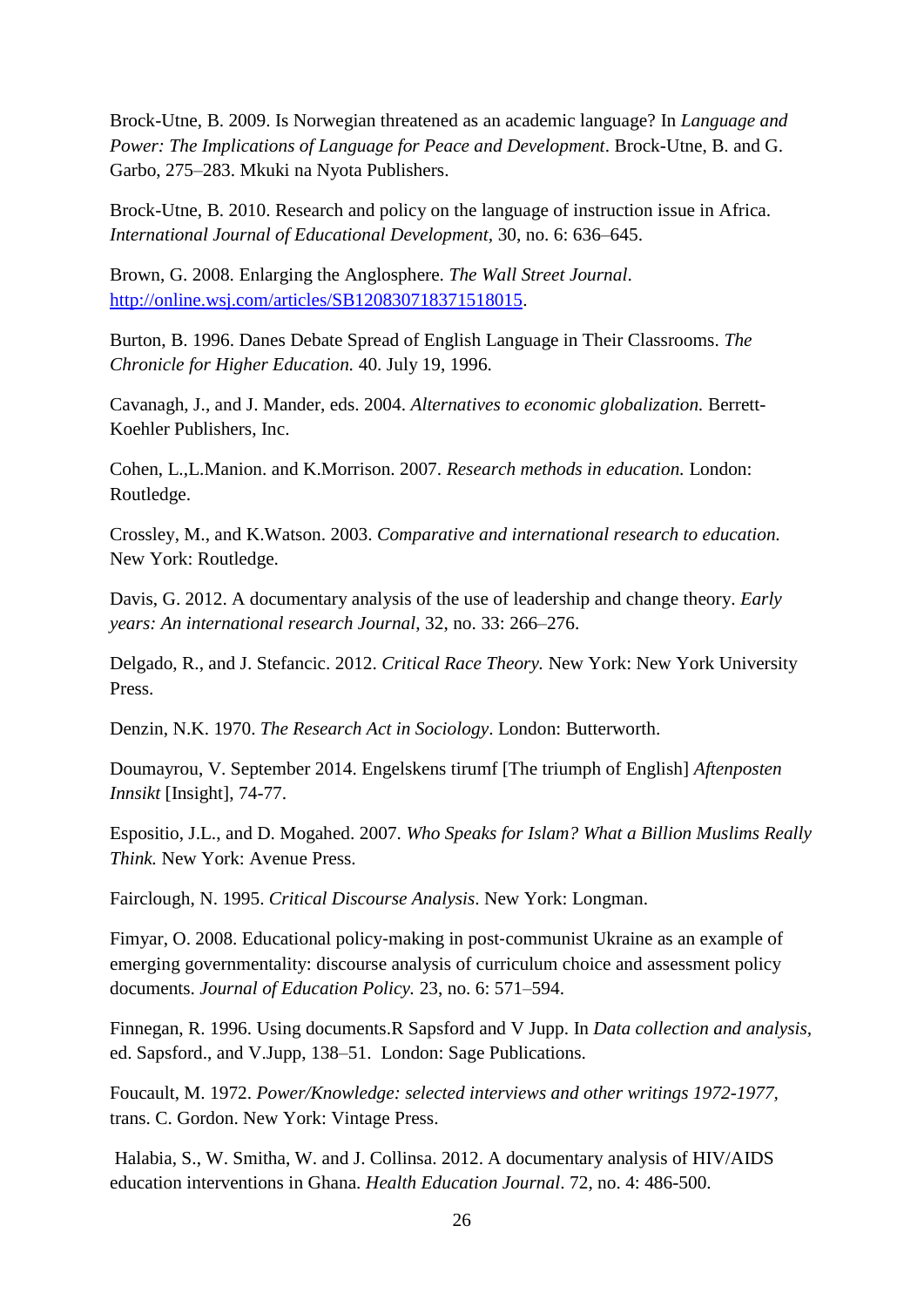Halliday, M.A.K. 1985. *An Introduction to functional grammar.* London: Edward.

Hannan, D. 2013. *Inventing freedom: How the English-speaking peoples made the modern world*. New York: HarperCollins.

Harper, S. 2011. Counting the costs of a global Anglophonic hegemony: Examing the impact of U.S. language education policy on linguistic minorities worldwide. *Indian Journal of Global Legal Studies.* 18, no.1: 515-538.

Hatch, T. 2013. Beneath the surface of accountability: Answerability, responsibility and capacity-building in recent education reforms in Norway. *J Educ Change*. 14: 113–138.

Holmarsdottir, H. 2005. From Policy to Pratice: A Study of the Implementation of the Language-in-Education Policy (LiEP) in three South African Primary Schools. Series of dissertations submitted to the Faculty of Education, University of Oslo.

Isabela, S. 2012. The Costs and Consequences of Rwanda's Shift in Language Policy. *Al Research*. Background no. 30. Retrieved from http://www.africaportal.org/articles/2012/05/31/costs-and-consequencesrwanda%E2%80%99s-shift-language-policy.

Kvale, S., and S. Brinkmann. 2009. *Learning the Craft of Qualitative Research Interviewing*  London: Sage.

Ljosland, R. 2011. English as an Academic Lingua Franca: Language policies and multilingual practices in a Norwegian university. *Journal of Pragmatics*. 43: 991-1004.

Mahboob, A., 2009. English as an Islamic language: A Case study of Pakistani English. World Englishes. 28, no. 2: 175 -189.

Mahboob, A., and T. Elyas. 2014. English in the Kingdom of Saudi Arabia. *World Englishes.*  33, no. 1: 128-142.

Mahbubani, K. 2013. *The great convergence: Asia, the west and the logic of one world*. New York: Public Affairs.

Maxwell, G., and M. Granlund. 2011. How are conditions for participation expressed in education policy documents? A review of documents in Scotland and Sweden. *European Journal of Special Needs Education.* 26, no. 2: 251–272.

Nash, R. 2006. Bourdieu on Education and Social and Cultural Reproduction. *British Journal of Sociology of Education*. 11. no.4: 431-447.

Neville, A. 2012. The centrality of the language question in the social sciences and humanities in post-apartheid South Africa: Revisiting a perennial issue. *S Afr J Sci*. 108 no. 9/10: 1-7.

NRK. 2013. Aldri før har så mange hatt et annet morsmål [Never before have so many had another mother-tongue]. Retrieved from http://www.nrk.no/hordaland/kraftig-okning-blantminoriteter-1.11415503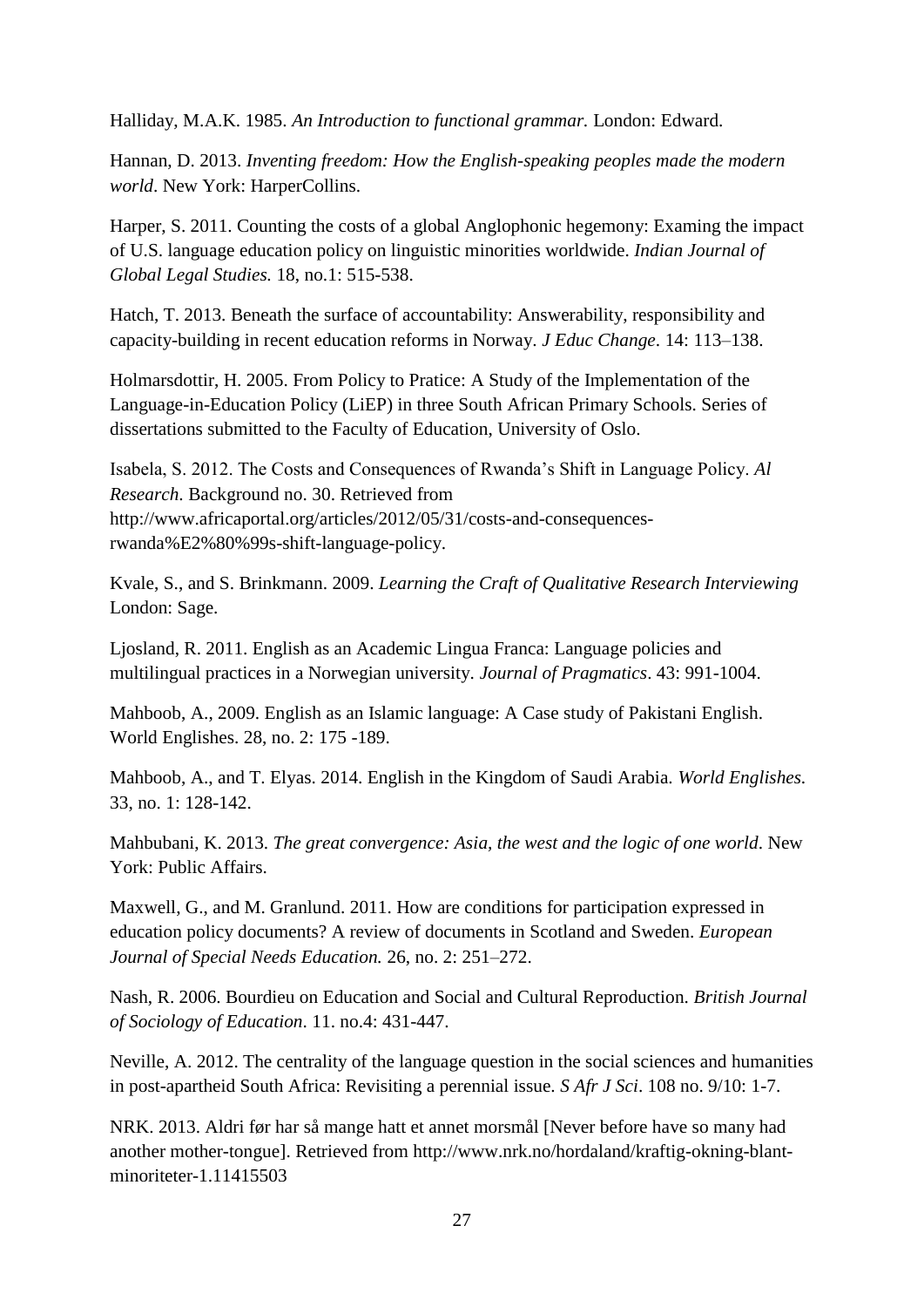Ockenden, R.E., and T. Sirevaag. 1949. English Language Studies in Norway. *ELT Journal*. 3, 1949, Vol. 6, pp. 156-162.

OECD. 2014. *About PISA.* Retrieved from http://www.oecd.org/pisa/aboutpisa/.

Phillipson, R. 1998. Globalizing English: Are Linguistic Human Rights an Alternative to Linguistic Imperialism? *Language Sciences.* 20, no. 1: 101-112.

Platt, J. 1981. Evidence and Proof in Documentary Research. *Sociological Review*. 29, no.1: 31-52.

Prah, K.K. 2012. The language of development and the development of language in contemporary Africa. *Applied Linguistics Review.* 3, no. 2: 295 – 313.

Roberts, A. 2007. The English-Speaking Peoples and Their World Role Since 1900. *Foreign Policy Research Institute*. 381-396.

Rønning, Ø. 2015. Takk for at du synger på norsk, Austestad [Thank you for singing in Norwegian, Autestad]. *VG.* Retrieved from

http://www.dagbladet.no/2015/01/24/kultur/musikk/anmeldelser/musikkanmeldelser/earlybird \_stringband/37286337/

Sarwar, S. 2013. Forsker: Skoler fritar svake elever for å blåse opp resultatene. [Researcher: Schools exempt weak students to inflate results]. Retrieved from http://www.vg.no/nyheter/innenriks/skole-og-utdanning/forsker-skoler-fritar-svake-eleverfor-aa-blaase-opp-resultatene/a/10049398/.

Schwach, V. 2009. Masterprogrammer på engelsk i Norge [Master programs in English in Norway]. I bredde og nisjer. Oslo: *NIFU-STEP report Norsk institutt for studier av innovasjon, forskning og utdanning*. I bredde og nisjer.

Shi-xu. 2015. Cultural Discourse Studies. Forthcoming in: Tracy, K., C. Ilie & T. Sandel (eds), *International Encyclopedia of Language and Social Interaction*. Boston, MA: Wiley-Blackwell.

Sim, J., and C. Wright. 2000. *Research in health care*. Cheltenham: Nelson Thornes.

Statistics Norway. 2010. Statistics - an international language. Retrieved from http://www.ssb.no/en/omssb/om-oss/nyheter-om-ssb/statistics-an-international-language.

The Directorate for Education. 2104. Information on National Tests. To parents with children in 5th, 8th and 9th grade. Retrieved from http://www.udir.no/Vurdering/Nasjonaleprover/#Foreldrebrosjyre.

The Norwegian Directorate for Education and Training. Retrieved from http://www.udir.no/Stottemeny/English/.

The Norwegian Directorate for Education and Training. Retrieved from http://www.udir.no/Stottemeny/English/.